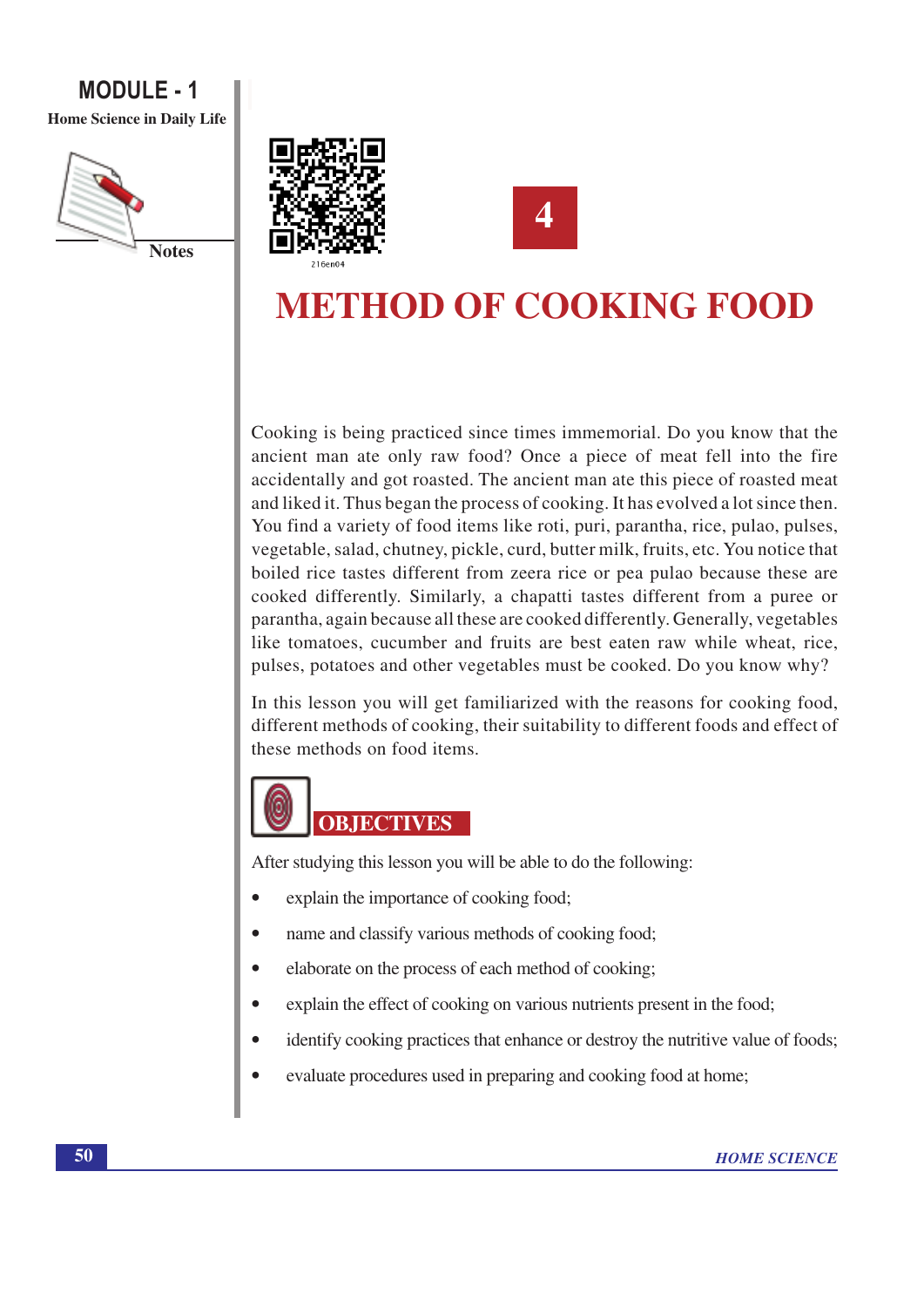- convince those involved in cooking to bring about the needed changes in the cooking process and
- learn the importance of striking a balance between retaining the nutritive value of food and food preferences of family members.

# **4.1 IMPORTANCE OF COOKING FOOD**

Think and make a list of reasons for cooking food.

|    | 1. $\qquad \qquad$                            |
|----|-----------------------------------------------|
|    | 2. $\qquad \qquad$                            |
| 3. | <u> 1980 - Andrea Andrew Maria (h. 1980).</u> |
|    | 4. $\qquad \qquad$                            |
|    |                                               |
| 5. |                                               |

Now read about these reasons in detail.

#### Cooking makes food easy to digest  $(i)$

When food is cooked it becomes soft and easy to chew and swallow. The juices that digest food are able to mix well with this softened food and carry out the job of digestion.

# (ii) Cooking improves the appearance, texture, colour, flavour, and taste of food

Have you noticed the change in colour of carrots, beet root, spinach, peas and other vegetables on cooking? They look brighter and more attractive. The brown colour of roasted roti or parantha or toasted bread or baked cake is very tempting. When we make roti or parantha the soft sticky dough changes into a crisp roti or parantha. Its smell and taste are very inviting, too. A raw potato is not tasty but a boiled or fried potato improves not only its taste but also brings change in its texture which is more appealing.

Addition of spices and condiments while cooking helps in improving the taste and flavour of food. You have seen how the addition of salt, chillies and/or herbs, influence the taste. Thus, cooking improves the colour, flavour, texture and taste of the food and therefore the acceptability of the food.

### (iii) Cooking of food adds variety to the our meals

You must have eaten potatoes cooked in different ways. Can you name some? Yes, potato pakora, potato chat, potato parantha, potato bhujia, potato curry, potato chips and so on. Can you list a few food items that can be made with wheat flour? Yes, parantha, puree, roti, bread, mathari, etc. You can state numerous examples of dishes

# **MODULE** - 1

**Home Science in Daily Life** 

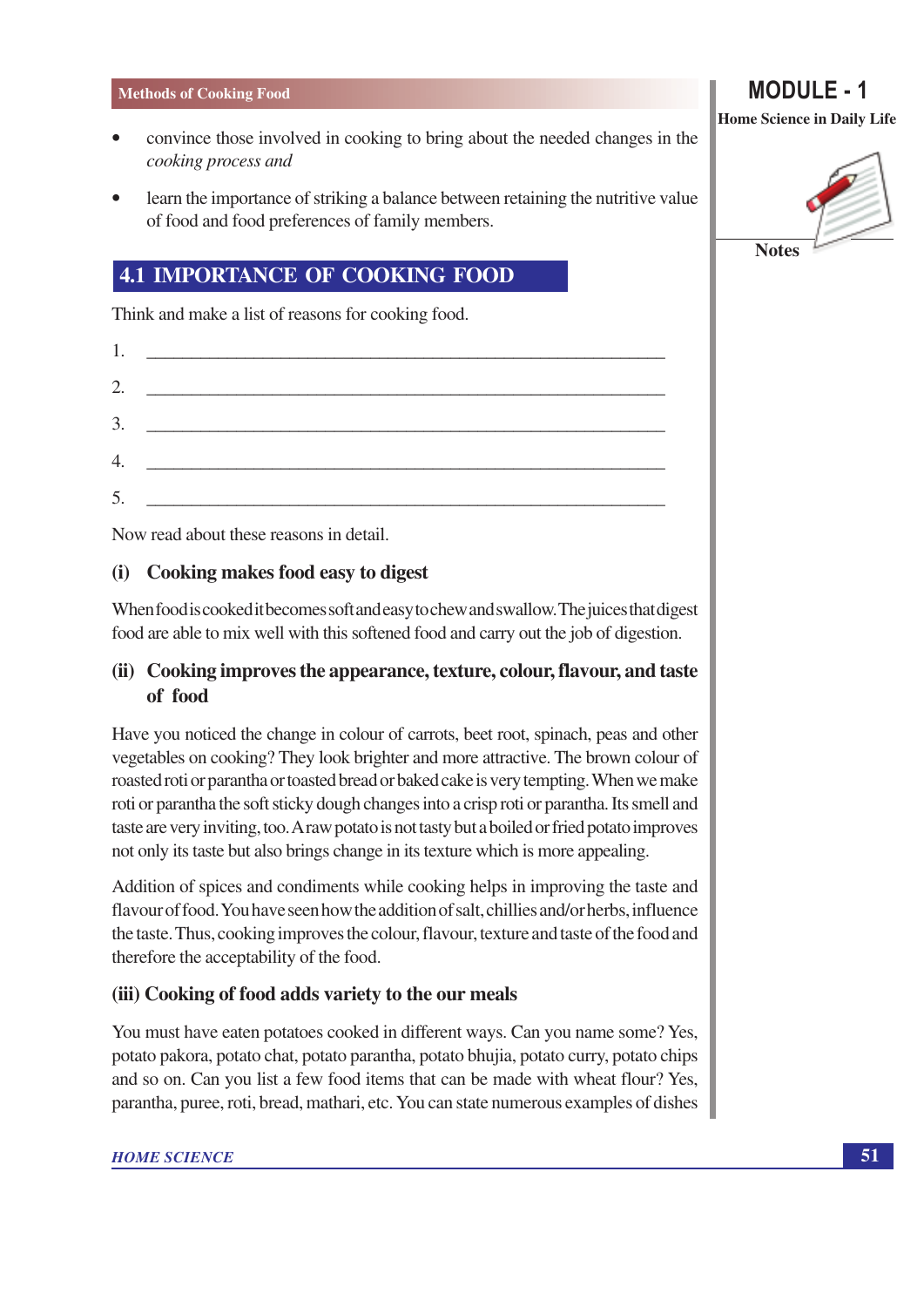Home Science in Daily Life



that can be prepared using any one main ingredient. In other words we are saying that cooking helps in creating variety in the food served.

Think and write about three food preparations of your region which can be made using one main ingredient.

(iv) Cooking helps to keep food longer

 $\mathbf{1}$ 

 $\mathcal{D}_{\alpha}$ 

3.

Do you know why we boil milk? Yes, if we do not boil milk it will curdle soon. Boiling of milk helps to kill micro organisms which spoil milk and thus makes it last longer. You must have noticed that wheat dough gets spoilt after some time but chapatties or bread made out of it can be kept for much longer time. We are sure you can quote many more examples of foods that have longer shelf life because these are cooked.

# (v) Cooking makes food safe

Micro-organisms are present in raw foods. Some micro-organisms are harmless while others are harmful. Micro-organisms that convert milk into curd are beneficial while those that cause disease like tuberculosis are harmful. Milk may contain bacteria that cause tuberculosis. These bacteria get killed when milk is boiled or pasteurized. Milk which is pasteurized can be consumed as it is. You already know the reason for this.

Pasteurization: In this process, milk is heated to a high temperature and then quickly cooled. The microorganisms in the milk are not able to withstand the sudden change in temperature and are destroved.

Animal products like meat, fish, eggs and chicken are more likely to have harmful microorganisms and should be cooked thoroughly before eating. However, keeping the food for more than two hours at room temperature during summers can make it unsafe for consumption. Do you know why? You are right, microorganism can regrow.



Observe and list the changes in the colour, texture and taste of the following food items after they are cooked. Also note the method used for cooking them.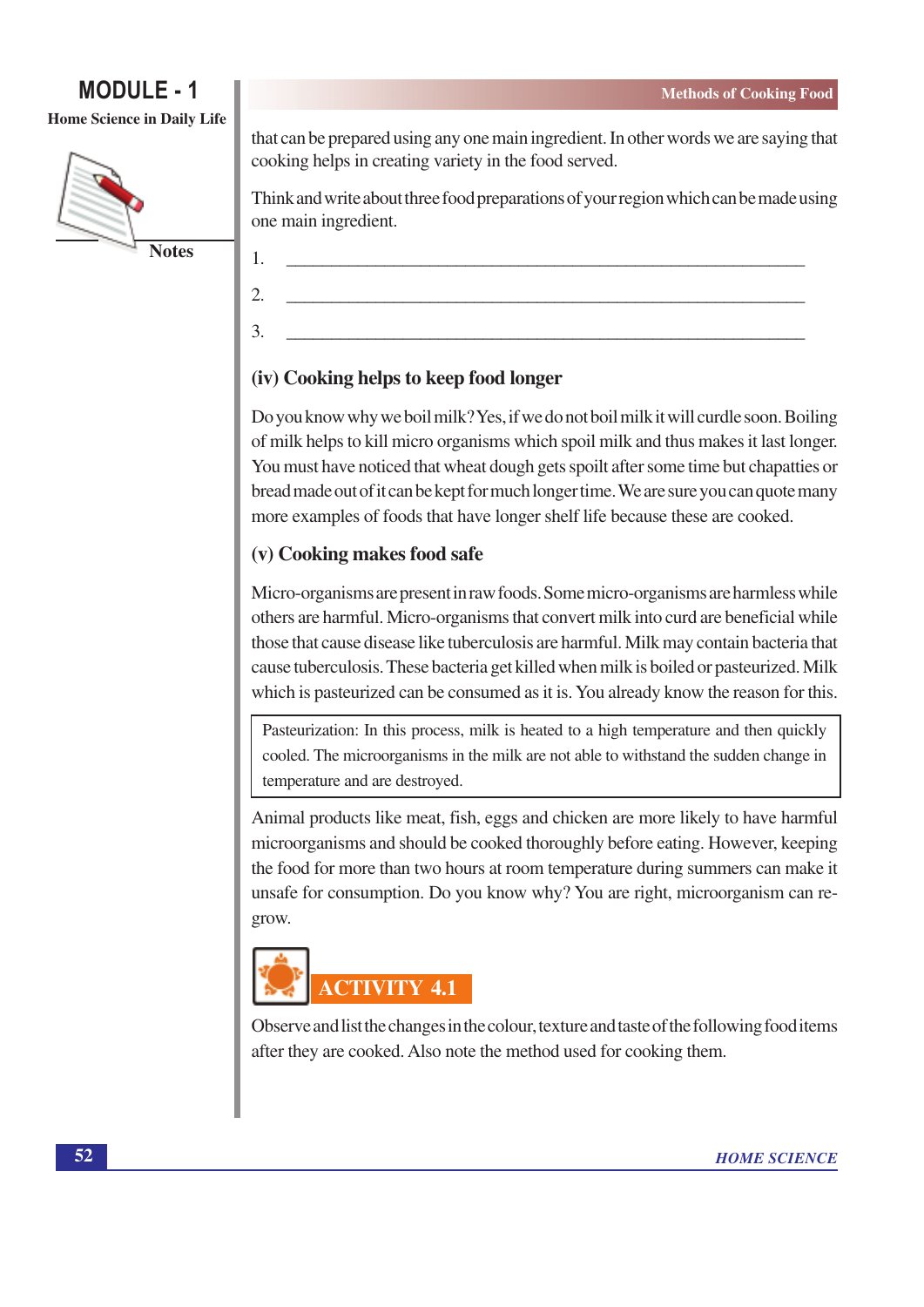| <b>Food item</b>   | <b>Colour, Texture and Taste</b> |                      |                          |
|--------------------|----------------------------------|----------------------|--------------------------|
|                    | <b>Before Cooking</b>            | <b>After Cooking</b> | <b>Method of cooking</b> |
| Spinach            |                                  |                      |                          |
| Rice               |                                  |                      |                          |
| Arhar/<br>toor dal |                                  |                      |                          |
| Potato             |                                  |                      |                          |
| Egg                |                                  |                      |                          |

**MODULE - 1** 

Home Science in Daily Life



# **4.2 CLASSIFICATION OF METHODS OF COOKING**

Some food items have a lot of moisture (water) in them. Leafy vegetables, e.g., spinach and fenugreek have lots of moisture. These are cooked using methods that make use of this moisture. But food items like wheat, rice and pulses are low in moisture content. These are cooked by adding extra water. There are also methods which do not require any water while cooking. In fact these help in cooking and leaving the food crisp on completion. There are many methods of cooking food. You must be using many of these methods. Can you name some?

The methods of cooking are classified as given in table 4.1.

### **Classification of Methods**

**Table 4.1: Methods of Cooking** 

| <b>Cooking by</b><br><b>Moist Heat</b> | <b>Cooking by</b><br><b>Dry Heat</b> | Cooking by<br><b>Frying in oil or ghee</b> |
|----------------------------------------|--------------------------------------|--------------------------------------------|
| <b>Boiling</b>                         | <b>Baking</b>                        | Deep frying                                |
| Simmering/Stewing                      | Roasting                             | Shallow frying                             |
| Steaming                               | Grilling                             |                                            |
| Pressure cooking                       |                                      |                                            |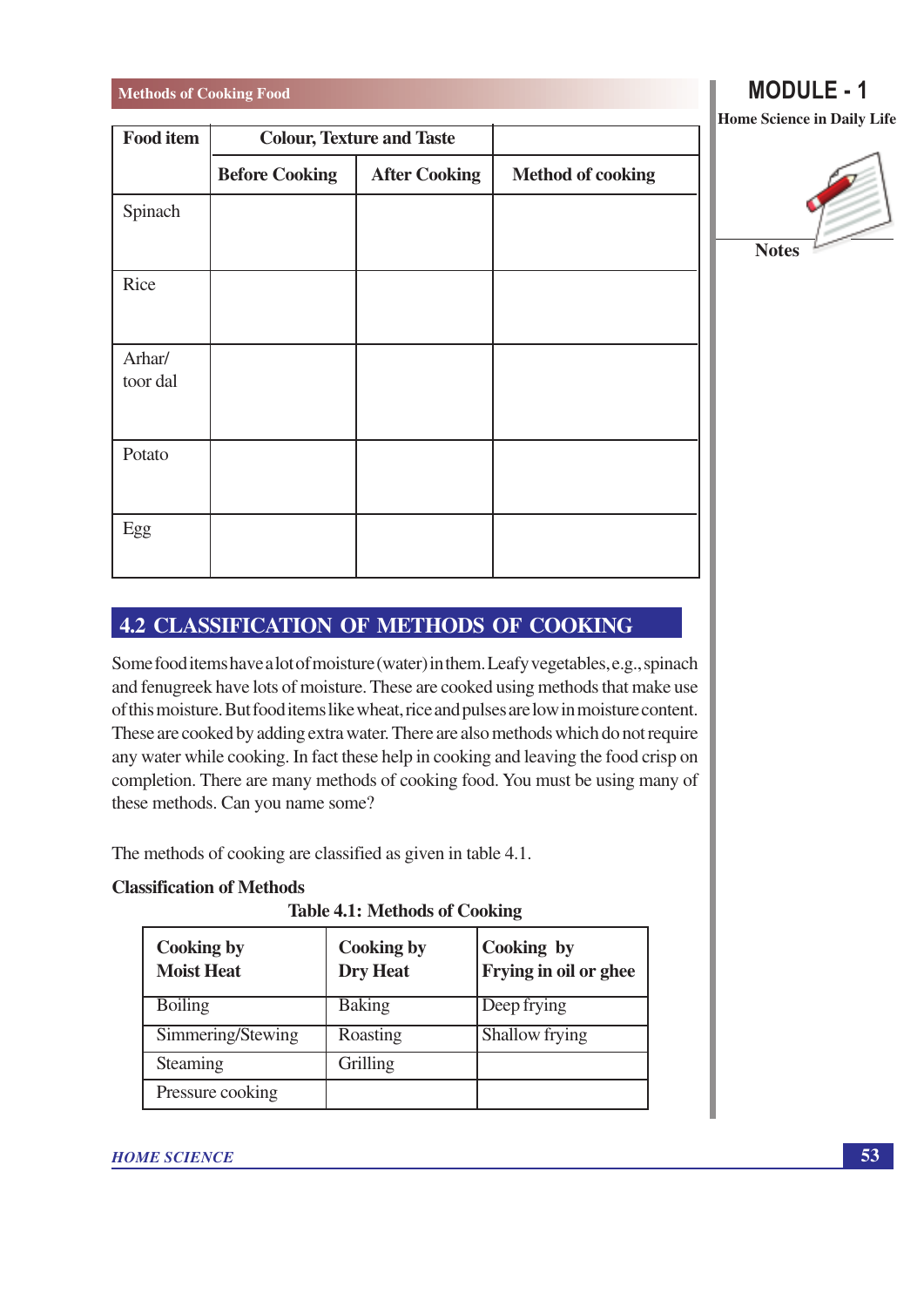# **MODULE - 1** Home Science in Daily Life



**Notes** 

# **4.3 DESCRIBE METHODS OF COOKING**

We are sure you can describe the methods of cooking that you often use while cooking food. Of these, the most common methods are likely to be boiling, frying and pressure cooking. We will now describe the procedure of each method of cooking along with precautions, its suitability to various foods, and its advantages and disadvantages. Check if you are following the same procedure.

# 4.3.1. Cooking by moist heat

In this method, food is put into boiling water or cooked in the steam which comes out from the boiling water. Some common ways by which you cook food by moist heat are described here.

# (i) Boiling

Boiling is a method by which food is cooked in adequate quantity of water. For example we boil potatoes, eggs, rice and vegetables. Usually green leafy vegetables such as cabbage, fenugreek and spinach are cooked without adding extra water. Vegetables such as green peas and green beans are boiled or cooked with a little water. Cereals such as rice and pulses are boiled in large amounts of water  $(1.5 \text{ to } 3 \text{ times})$ . Do you know why? Yes, you





are right cereals and pulses need more water to cook as they are dry and they also need more time to cook. Vegetables take less water to cook as they have higher water content.

Some points which must be kept in mind while boiling food are as follows:-

- wash the food thoroughly before boiling;  $\bullet$
- $\bullet$ first boil the water and then put the food;
- the water should cover the food completely;  $\bullet$
- boil food in a pan which has a well fitted lid. This way the steam from boiling  $\bullet$ water will not go out from the pan and the water will not dry up. Food gets cooked (boiled) faster and fuel is also conserved in the process.
- do not boil food longer than needed. Once it is soft and tender, take it off the  $\bullet$ fire. If food is cooked for a very long time it loses its colour, shape and taste. Over cooking also destroys the nutritive value of food.
- potatoes and other root vegetables should be boiled with their skins on to  $\epsilon$ retain their nutritive value.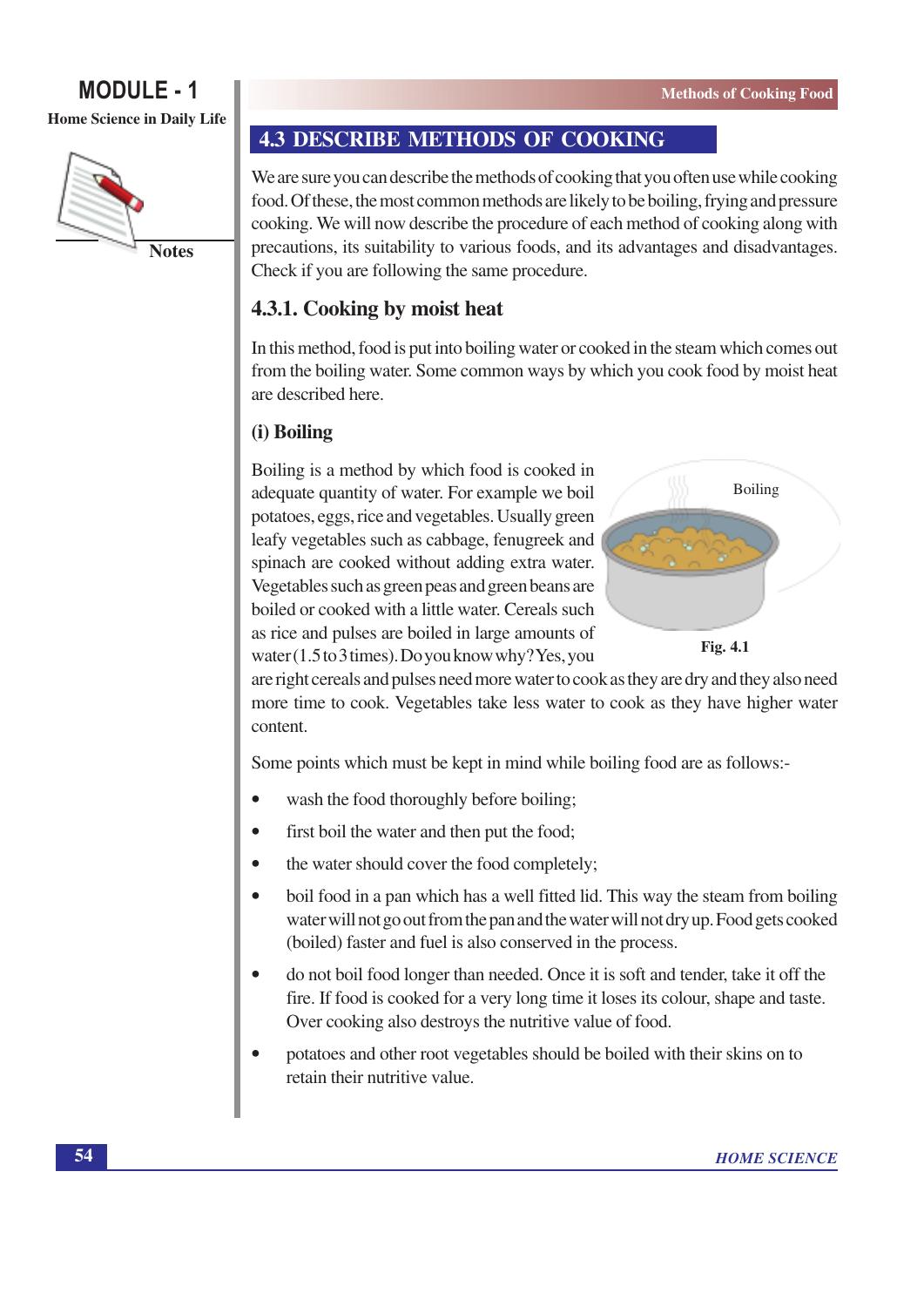Water soluble nutrients present in food dissolve in water in which the food is being boiled. If you throw this water, nutrients will be lost. What can you do with this water? You can use this nutrient rich water to make soup or gravy for other vegetables.

**Advantages:** Boiling is a safe and simple method of cooking also the food does not get charred. It is suitable for large scale cooking. Boiled food is also digested easily.

Disadvantages: While boiling, water soluble nutrients are lost if the water in which food is boiled is discarded. Some people may not like boiled food as they find it bland. The taste of boiled food can be enhanced by adding lemon or other herbs and spices.

### Let us think

- Why are certain food items boiled before they are used in a recipe? a)
- b) Why does it take longer to boil chick peas (channas) or kidney beans (rajmah) as compared to potatoes? Can we reduce the time taken to boil channa or rajmah? How?
- c) Name two foods which do not need boiling before cooking, two which need boiling before cooking and two which can be cooked either way.

### (ii) Simmering or Stewing

Stewing is cooking food in a small quantity of water kept below boiling point and for a long time. Once boiling starts, the flame is lowered and the food is allowed to cook slowly. The food and the liquid in which it is cooked are served together.

Have you used this method of cooking food in your house? Yes you are right. When you cook dry and hard foods like pulses, meat and even vegetables in dry form you are using this method.

**Advantages:** In stewing, the juices of the food are retained and the food tastes good. The nutrients are also conserved better.

**Disadvantages:** Food takes longer to cook.

### (iii) Steaming

When food is cooked with the heat from water vapours, it is called steaming.

How do you steam food? Well, you keep food in a pan in such a way that it comes in contact with steam from the boiling water. Look at Figure 4.2. The big utensil with a lid is the steamer. It consists of two pans and a tight lid.





### **HOME SCIENCE**



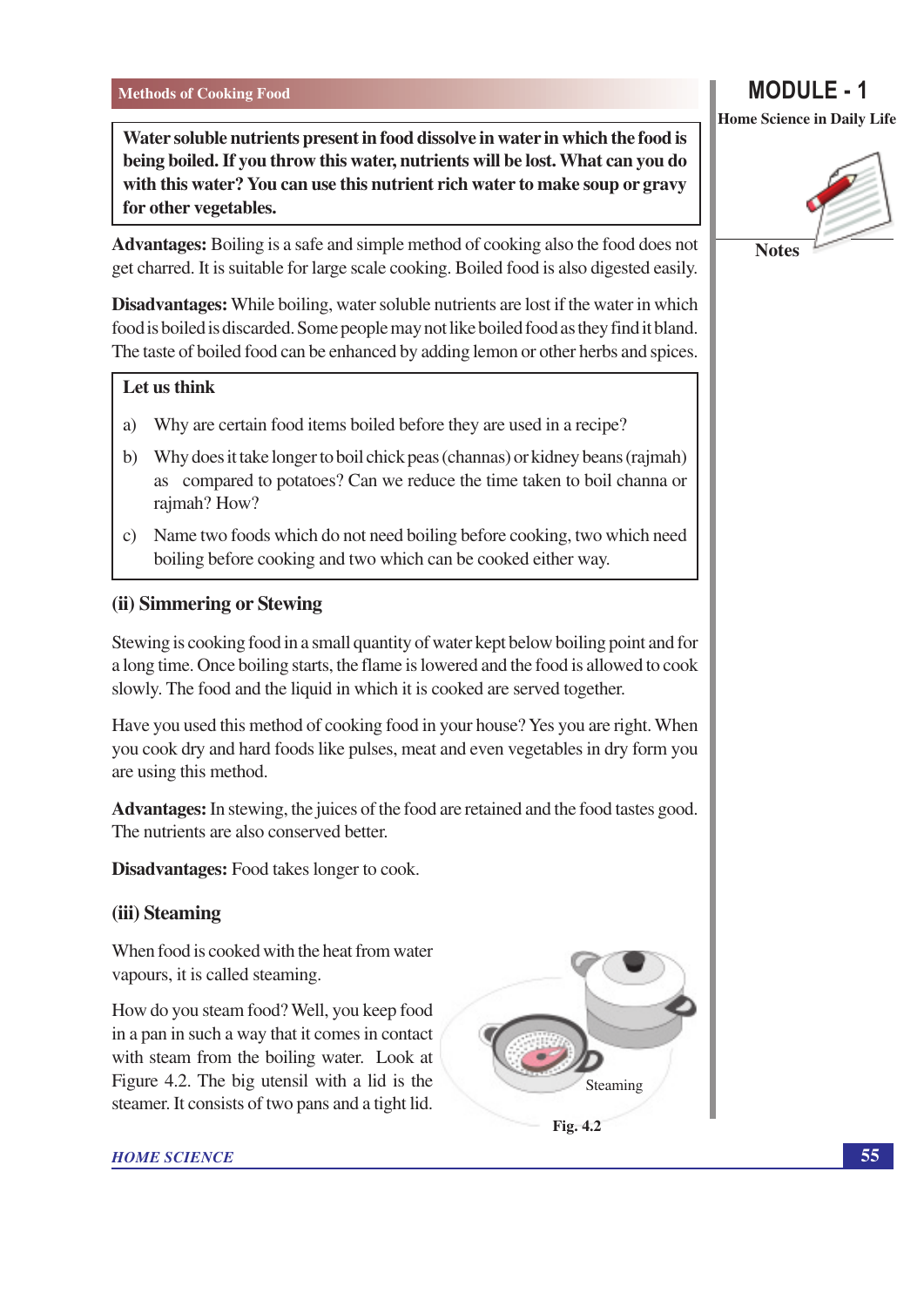# **MODULE** - 1 **Home Science in Daily Life**



The lower pan contains water, the pan above this has tiny holes on its base and the food is kept in it. A tight fitting lid covers this food. When water boils in the lower pan the steam comes into the upper pan through holes and cooks the food kept here.

If you do not have a steamer can you devise one? Yes, definitely. Heat water in a pan which has a tight fitting lid. Cover this pan with a clean muslin cloth. The cloth should be of optimum size and should not get in touch with fire. Put food on this cloth and cover it with a tight fitting lid. Your steamer is ready and working.

Have you seen an idli maker? This is also a steamer. Idli batter is put in the idli mould which has tiny holes. This mould is then lowered into a container with a little water at the bottom. The idli maker is then kept on fire. When water boils steam is produced. Once again it is the steam which passes through the holes in that mould and cooks the idlis. Steaming can be done for both solid and semi-solid foods. You can cook momos, khaman, dhokla and caramel custard in the same way.

**Advantages:** Steaming shortens the duration of cooking and helps to conserve nutritive value, colour, flavour and palatability of food. Steamed food is light, nutritious and easy to digest. Such foods are especially good for people who are sick or people with weak digestion or for the elderly. Young children also can be served steamed food.

# (iv) Pressure Cooking

Pressure cooking is a process of cooking in a special utensil which allows cooking with a lot of steam under pressure. Pressure cookers are made of steel or from a mixture of aluminium and other metals and can withstand high pressure. The steam produced is trapped inside the cooker thus increasing the pressure and temperature above  $100^{\circ}$ C. Rice, pulses, meat, potatoes, roots, beans, and peas are cooked well in a pressure cooker in the shortest possible time.

It is important to remember that once the pressure cooker develops optimum pressure the excess steam is released through the weight kept on its lid. One should lower the flame under the pressure cooker at this time. This maintains the pressure and avoids fuel wastage. We must also remember to clean the weight regularly as it has tiny holes which get blocked with food. This prevents the escape of excess steam built up in the pressure cooker which can lead to the bursting of the pressure cooker and causing severe injuries. You must also check the rubber gasket of the pressure cooker as it creates a seal because of which steam is trapped.

**Advantages :** Pressure cooking kills all bacteria and hence the food is safe and hygienic to eat. The food gets cooked faster i.e. almost in  $1/3<sup>rd</sup>$  time than boiling. This also saves the fuel. Several foods can be cooked together in the pressure cooker by using separators. It is not necessary to immerse food in water while cooking and this reduces the loss of water soluble vitamins and minerals.

**Disadvantages:** If food is cooked for very long, it losses its texture and may even burn.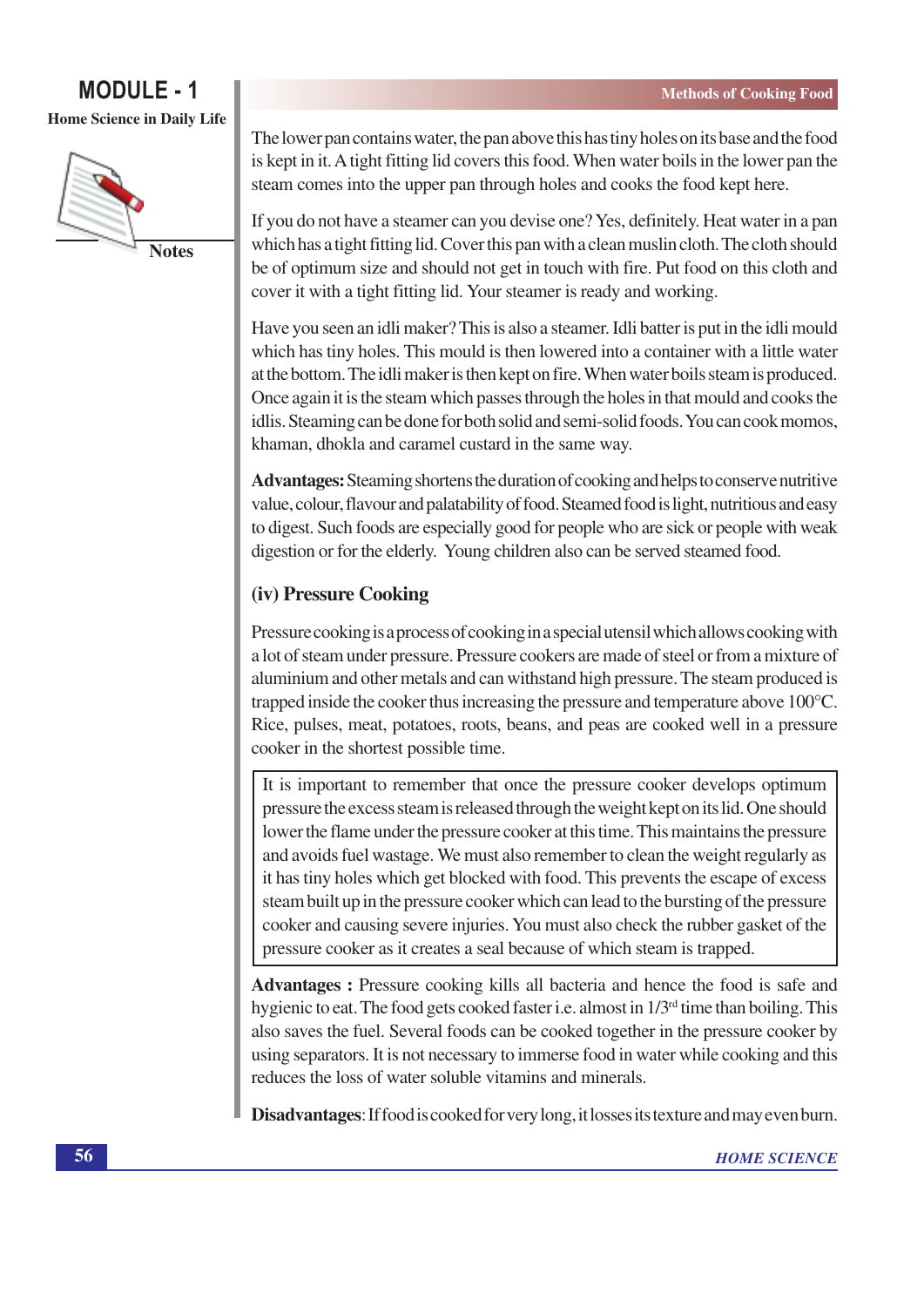

Your friend's family loves to eat boiled rice and dal. Rice has to be boiled with lots of water and the extra water is thrown away. You know that throwing this water means we throw away the soluble nutrients present in rice.

Why is it necessary to break this habit?

Why does the family refuse to change?

How can this problem be solved?

# **INTEXT QUESTIONS 4.1**

- List four advantages of cooking food.  $1.$ 
	- $(i)$
	- $(ii)$
	- $(iii)$
- $2.$ Choose the best option from those given bel
	- (i) A method of cooking where food is cool water is called \_\_\_\_\_\_\_\_\_\_\_\_.
		- steaming a)

 $(iv)$ 

- b) boiling
- c) stewing
- pressure cooking  $\mathbf{d}$
- (ii) Of the four methods of cooking food wit preserves the maximum nutrients is call
	- steaming a)
	- b) boiling
	- stewing  $\mathcal{C}$ )
	- d) pressure cooking

**HOME SCIENCE** 

# **MODULE - 1**

Home Science in Daily Life



| Pressure Cooking                                            |  |
|-------------------------------------------------------------|--|
|                                                             |  |
| <b>Fig. 4.3</b>                                             |  |
|                                                             |  |
| elow:                                                       |  |
| oked without coming in contact with                         |  |
| ith moist heat, the one method which<br>alled ____________. |  |
|                                                             |  |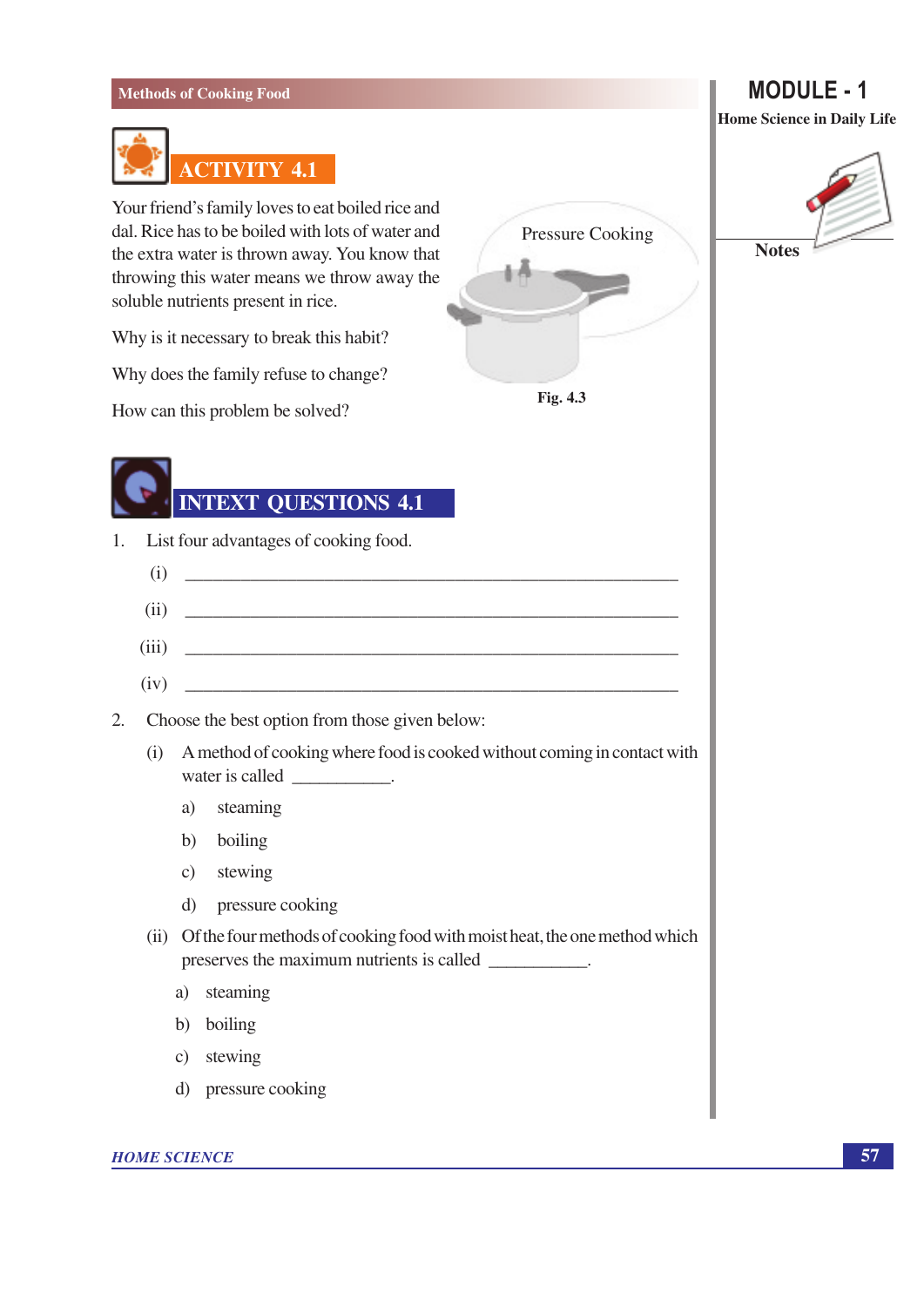#### Home Science in Daily Life



(iii) Stewing is characterized by

- a) high temperature and lots of water
- high temperature and little water  $\mathbf{b}$
- low temperature and little water  $\mathcal{C}$ )
- d) low temperature and lots of water
- (iv) Pressure cooking is done at
	- a) above 100 degrees
	- below 100 degrees  $b)$
	- 100 degrees  $\mathbf{c})$
	- any of the above temperatures d)

# 4.3.2. Cooking by dry heat

We all like to eat khakhras, peanuts, bread, buns, cakes and rusks. Do you know how these are cooked? Yes all these are cooked by dry heat which is usually hot air. The temperature used is as high as 200-300°C. Dry heat cooking gives a crisp texture, brown colour and pleasant flavor to the foods.

There are three ways of cooking food by dry heat.

- **Baking** a)
- $b)$ Roasting
- Grilling  $\mathbf{c}$

Let us learn about these.

### (i) Baking

Baking is the method by which food is cooked by placing it inside a heated closed box called an oven. The air inside the oven gets hot due to fire lit at its base or with electricity and the food gets cooked by hot air, when placed inside. Have you seen a bakery in your neighbourhood? You must have also seen the big ovens which are heated by fire produced by coal or wood and which are used to bake roti, naan, pav, buns, biscuits, breads and pastries. These ovens are also known as 'bhattis'.



You can easily make an oven at home. Take a kadhai or a thick walled vessel that will retain heat well. Put a layer of sand in it and fit it with a lid. Heat this over coal, kerosene

**Methods of Cooking Food**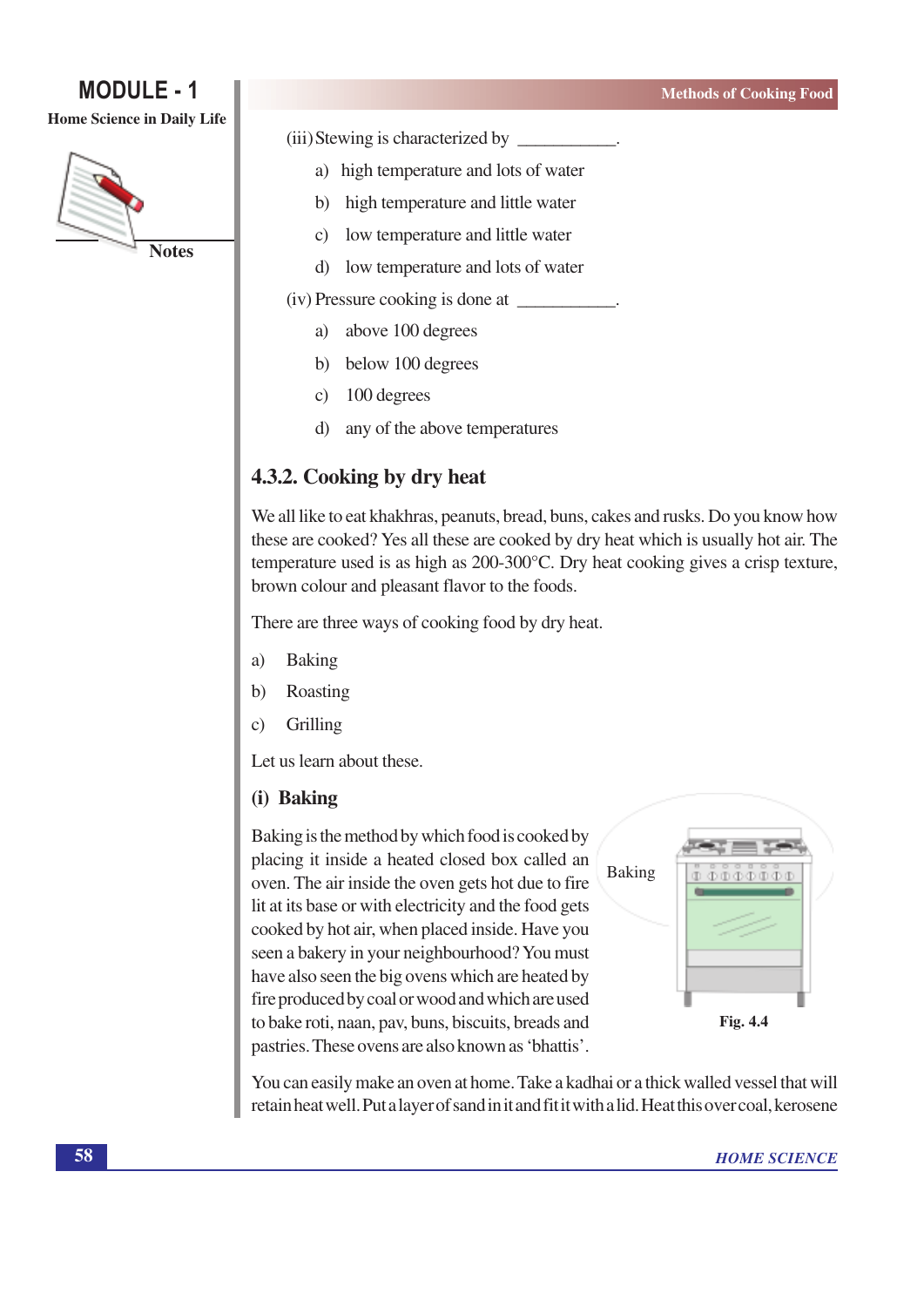or a gas stove. Once it becomes hot, put the food inside and close the lid. Place the tin or kadhai on a low fire. Bake food till it is light brown in colour. Do not open the lid very frequently because the hot air from inside will escape and make the food dry and hard.

**Advantages:** Food cooked using this method adds a variety to the texture in our plate.

Remember some baked products may be high in calorie content like cake and pastries. etc.

#### (ii) Roasting

Another method of cooking food by dry heat is roasting. While roasting, the food is put directly on a hot tava or girdle or sand or fire and cooked.

Vegetables like brinials, potatoes and sweet potatoes, can be roasted and so do grains like maize and chick peas. Nuts like ground nuts, cashew nuts and foods like papad, khakhra and meat are also cooked by this method. We are sure you have roasted many of these

Roasting Fig. 4.5

foods. Which foods do you usually roast at home? One of them would have been brinjal.

Well while roasting brinjal you must have placed it directly on the fire and must have kept on turning it every now and then so that all sides get roasted. How did you know that your brinial is roasted and ready?

Have you seen grains or maize or chick peas or peanuts being roasted? How is that done? Yes you are right. These are roasted in hot sand placed in a huge yessel like a karahi. The food is stirred all the time for even distribution of heat. Tandoor is a kind of oven made of clay and used for roasting rotis, naans, paneer and chicken.

Find out how else roasting is done.

**Advantages:** Food is tastier when cooked this way. It also adds variety to a meal.

**Disadvantages:** It is a relatively slow method of cooking. Roasted food sometimes is too dry, therefore, it may be served with a chutney or sauce.

#### (iii) Grilling

Grilling is cooking over a glowing fire and uses more indirect heat and is slower than roasting. The food is supported on an iron grid over the fire, or between electrically heated grill bars. The grill bars are brushed with oil to prevent food sticking and can be heated by charcoal,





#### **HOME SCIENCE**

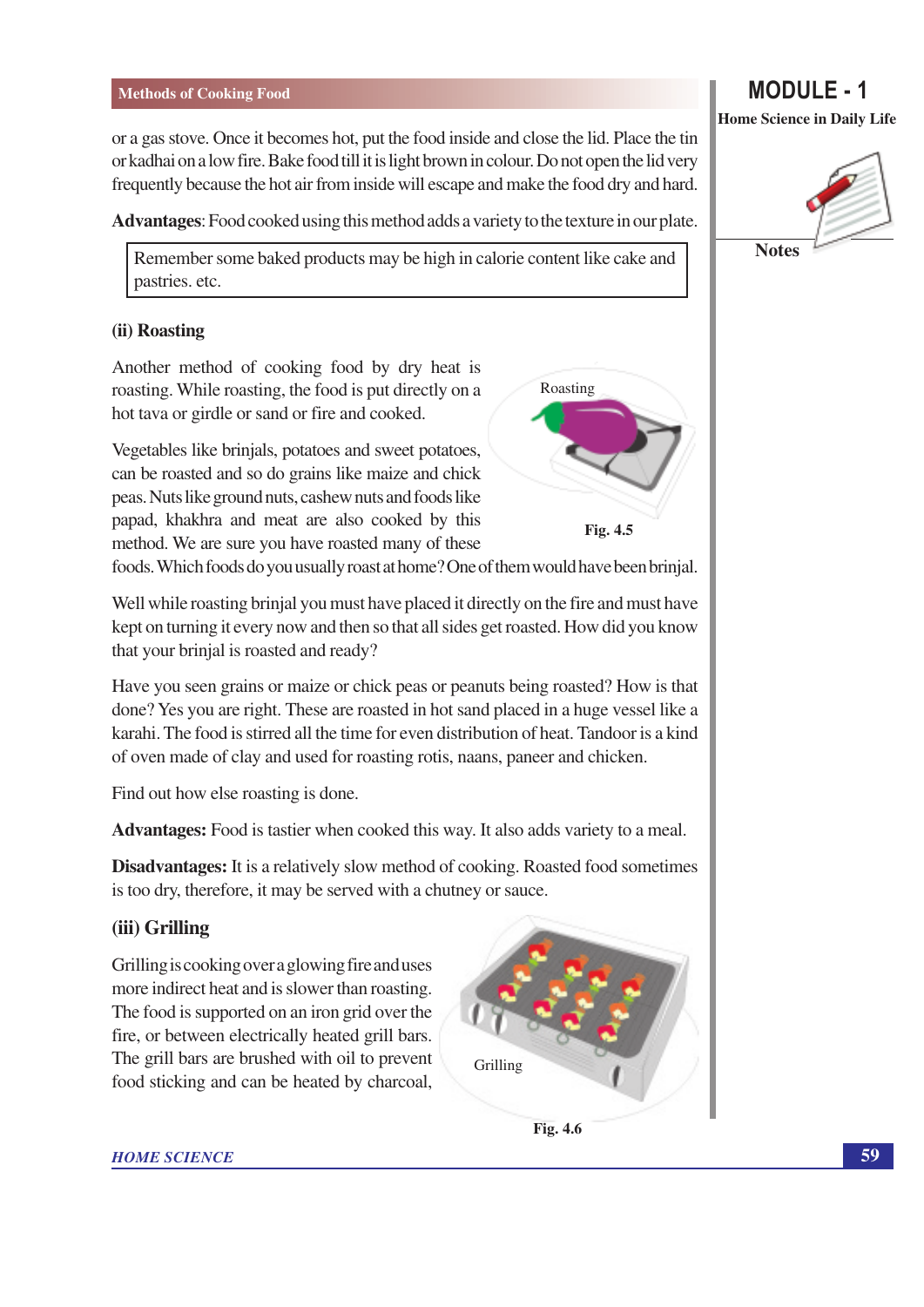Home Science in Daily Life



gas or electricity. The food is cooked on both sides to give a distinctive flavour. Potato, sweet potato, brinjal, chicken and fish can be grilled. You have eaten bati chokha, chicken and paneer tikkas and kababs. All these foods are cooked by grilling.

Advantages: Grilling like roasting also gives nice flavor to the food. You can prepare a variety of dishes using this method.

# **4.3.3. Frying**

Frying is the process of cooking food in hot ghee or oil. Food can be cooked either by shallow frying or by deep frying. Shallow frying means frying in little oil and deep frying means immersing food fully in hot ghee or oil. You must have cooked foods using both these methods. Name some food items which you cook at home using these methods and write in the table given below.

|                | <b>Shallow frying</b> | Deep frying |
|----------------|-----------------------|-------------|
|                |                       |             |
| $\overline{2}$ |                       |             |
| 3              |                       |             |

# Deep frying

Several Indian foods are cooked using frying. These include foods like bhajias, pakodas, samosas, vadas and kachoris. Deep frying is carried out by dropping food in well heated ghee or oil in a kadahi. The food should fully dip in ghee or oil. A few pieces of food should be added at a time. We should avoid using large quantity of oil or ghee for frying. Overheating of ghee or oil while frying should be avoided.



Fig. 4.7

After frying, cool the oil and store the leftover

oil in a covered container to prevent any decomposition. Avoid repeated use of the same oil for frying.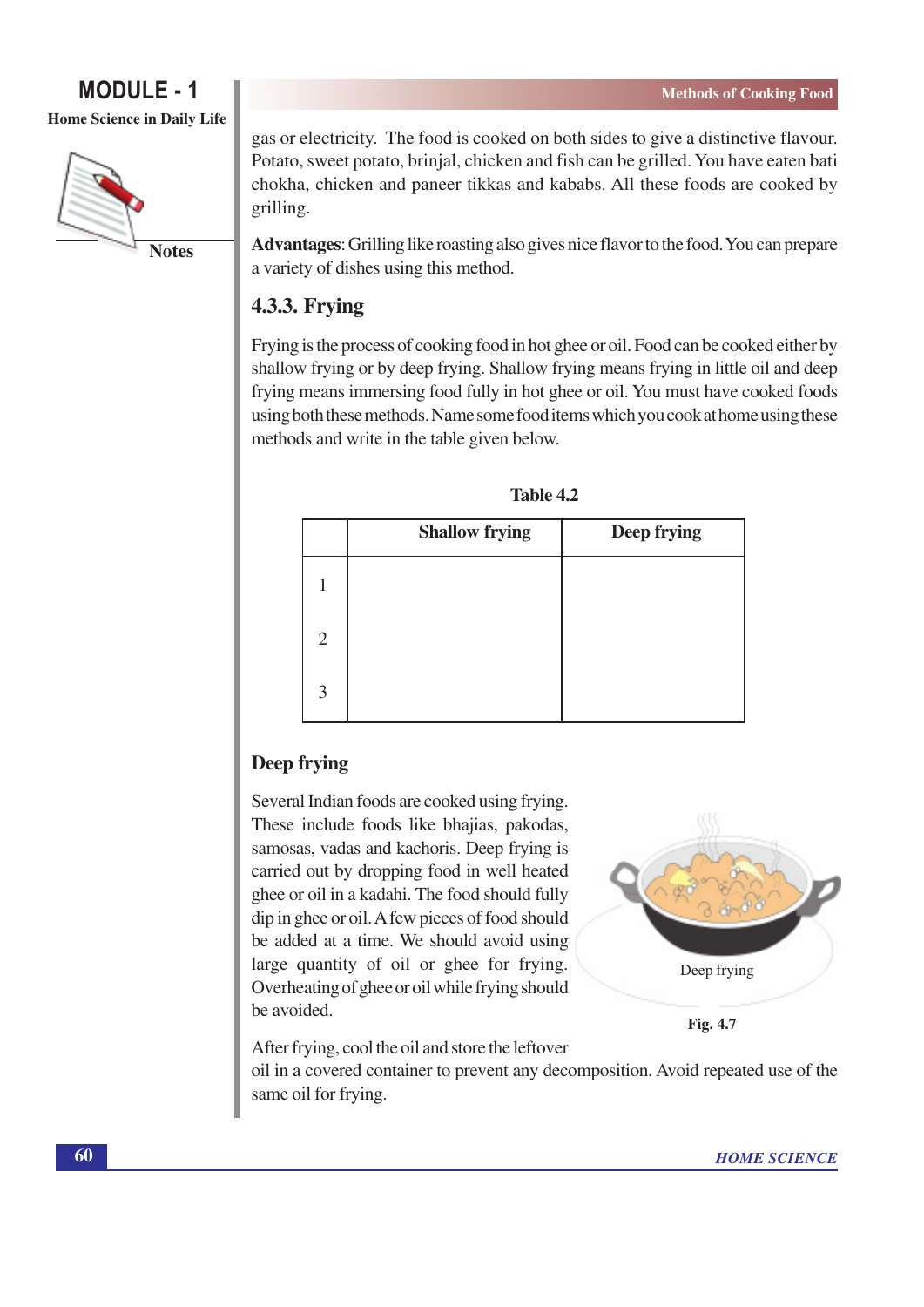#### **Shallow frying**

How will you shallow fry the food? What precautions will you take while shallow frying? Yes, you are right. Use as little oil as possible and control the heat. Turn the side of the food when needed and apply oil if needed again. Non-stick pans are good for shallow frying. As they need very little oil to fry.

### Some precautions while frying food:

- food should be cut into even sized pieces to ensure even cooking;  $(i)$
- (ii) the (ghee or oil should be heated well and then the flame or heat should be reduced a little;
- (iii) a few pieces of food should be put at one time as adding a lot of food may lower the temperature of fat and increase fat absorption;
- (iv) fried food should be placed on a clean, absorbent kitchen napkin or brown paper;
- (v) all the pieces of food should be removed from the oil or ghee to avoid burning of these food pieces and spoiling of the ghee or oil;

Advantages: Fried food has longer life than food cooked using other methods;

Disadvantages: Fried food especially deep fried food is difficult to digest and has many calories, too. Excessive consumption of fried foods can be bad for health.

### 4.3.4. Other Methods of Cooking

(i) Microwave Cooking: It is a comparatively new method of cooking and gradually becoming popular. In this method food is cooked by microwaveradiation. Watermolecules in the food vibrate rapidly due to microwaves. The heat generated in the process cooks the food.

Microwave Cooking



Fig.4.9

#### **Advantages:**

It is a quick method of cooking. Cooking time is reduced significantly as compared to other methods of cooking.

#### **Disadvantages:**

 $(i)$ It uses electrical energy and therefore may not be useful in places where continuous electric supply is not available.

#### **HOME SCIENCE**



**MODULE - 1 Home Science in Daily Life** 

**Notes**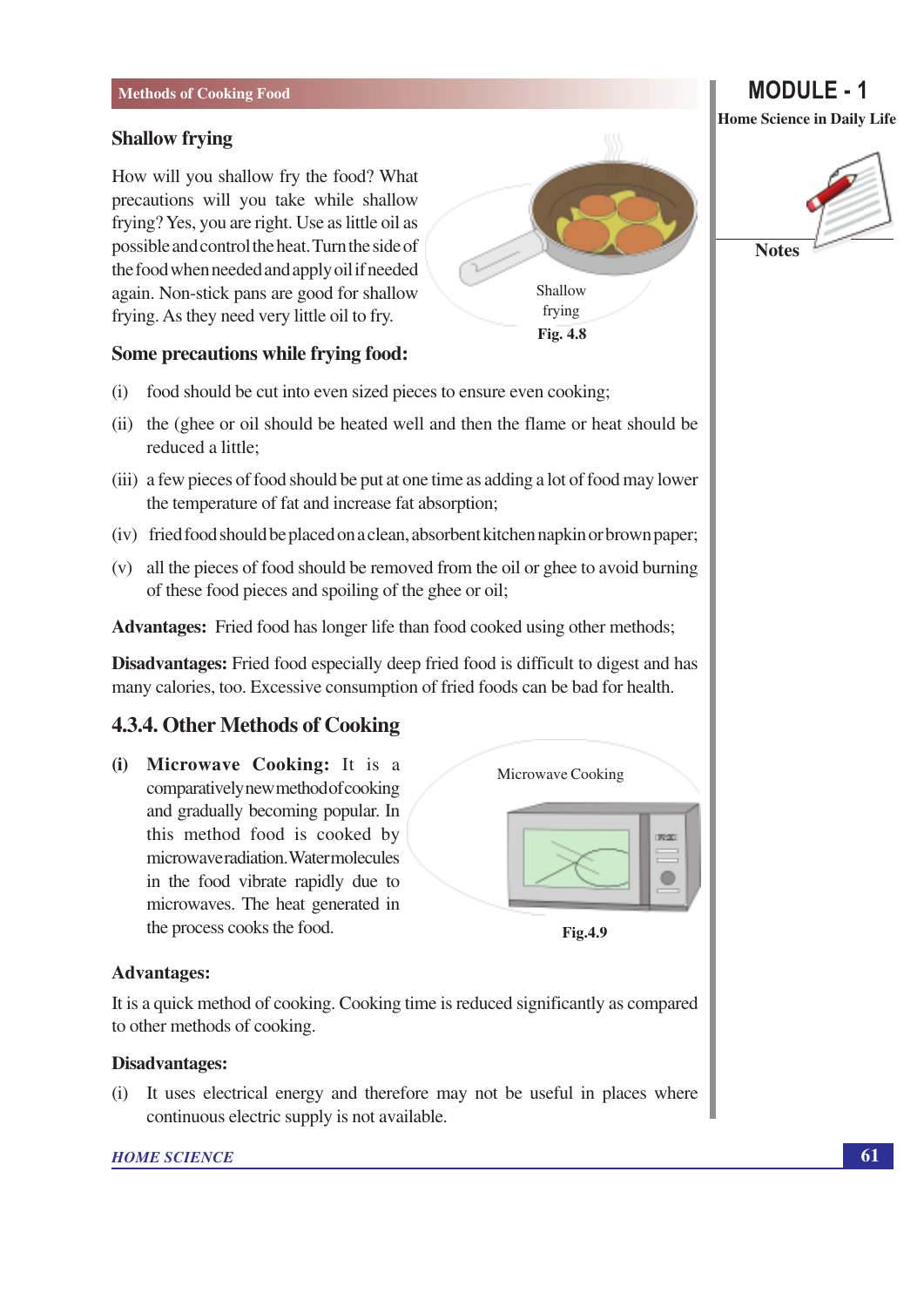# **MODULE - 1**

#### Home Science in Daily Life



- (ii) It may dry up the food products.
- (iii) Solar Cooking: A solar oven or solar cooker makes use of sunlight as its source of energy. Box type solar cookers are useful for a family while panel type solar cookers can

#### **Remember**

While using a microwave, remember to open a microwave a few seconds after it has stopped. This will decrease your exposure to radiation.

be used for community or large scale cooking.

#### **Advantages:**

- $(i)$ A solar cooker does not produce smoke. It has low maintenance and practically no running cost.
- (ii) It is an environment friendly method of cooking food.
- (iii) Solar cooking can be successfully done in many parts of India.



#### **Disadvantages:**

Solar cooker is used outdoors and works only when there is plenty of sunshine.

# **INTEXT QUESTIONS 4.2**

- Fill in the blanks with appropriate words.  $\mathbf{1}$ .
	- $\ddot{1}$ The method of cooking food in an oven is called .................................
	- $\ddot{11})$
	- $iii)$
	- $iv)$ ................... is a method of cooking where food is cooked in a closed box which is heated on gas or coal or using electricity.
	- $V)$ When food is cooked on direct flame the method is called .......................
	- $\rm vi)$
	- Cooking food in hot oil is called ...................  $vii)$
	- $viii)$ rapid vibrations of water molecules.
	- $ix)$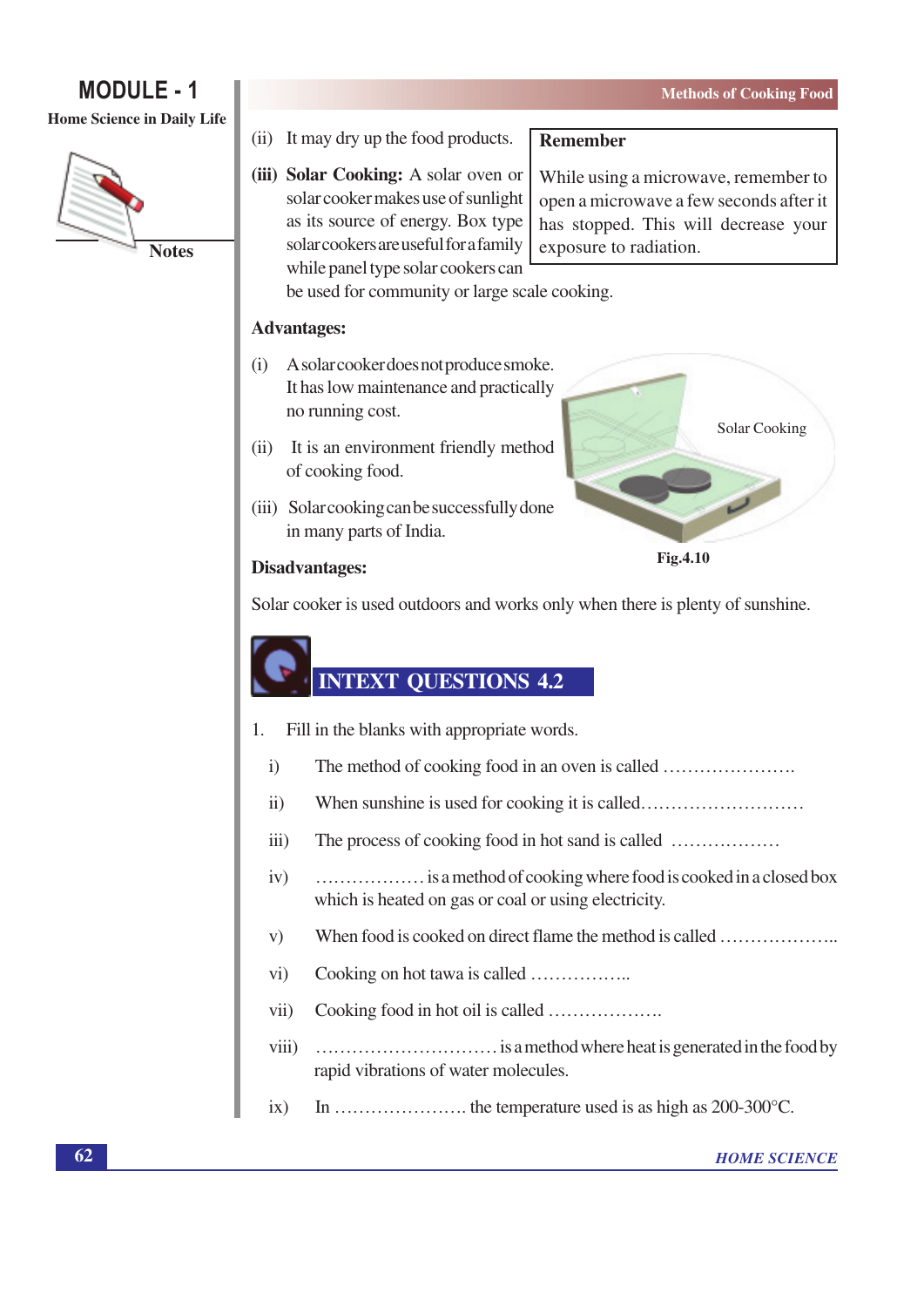#### 2. Write two differences between baking and roasting.

**Differences** 

- 
- 
- $3.$ Write two differences between shallow frying and deep frying.

**Differences** 

- 
- $4.$ State one advantage and one limitation of solar cooking.

5. Gauri is cooking *sooji halwa*. The recipe is given below. Identify the methods of cooking used while making the *sooji halwa*. Write in the space provided.

Steps for preparing the Sooji Halwa:

| 1.          | Add sugar to water and mix well and prepare a solution while heating                                                                                                                     |
|-------------|------------------------------------------------------------------------------------------------------------------------------------------------------------------------------------------|
|             |                                                                                                                                                                                          |
| 2.          | In a <i>kadai</i> (vessel) take a little ghee and sooji and cook for 3 minutes                                                                                                           |
|             |                                                                                                                                                                                          |
| 3.          | Add more oil/butter and cook for 20 minutes on medium heat, till the<br>sooji turns brown                                                                                                |
|             |                                                                                                                                                                                          |
| $\mathbf 4$ | In a kadai (vessel) add cardamom powder, raisins, grated almonds,<br>water and sugar solution slowly, stirring continuously with a spoon and<br>allow water to evaporate for 5-7 minutes |
|             |                                                                                                                                                                                          |
| 5.          | Garnish with a grated almonds.                                                                                                                                                           |

#### **HOME SCIENCE**

**MODULE - 1 Home Science in Daily Life** 

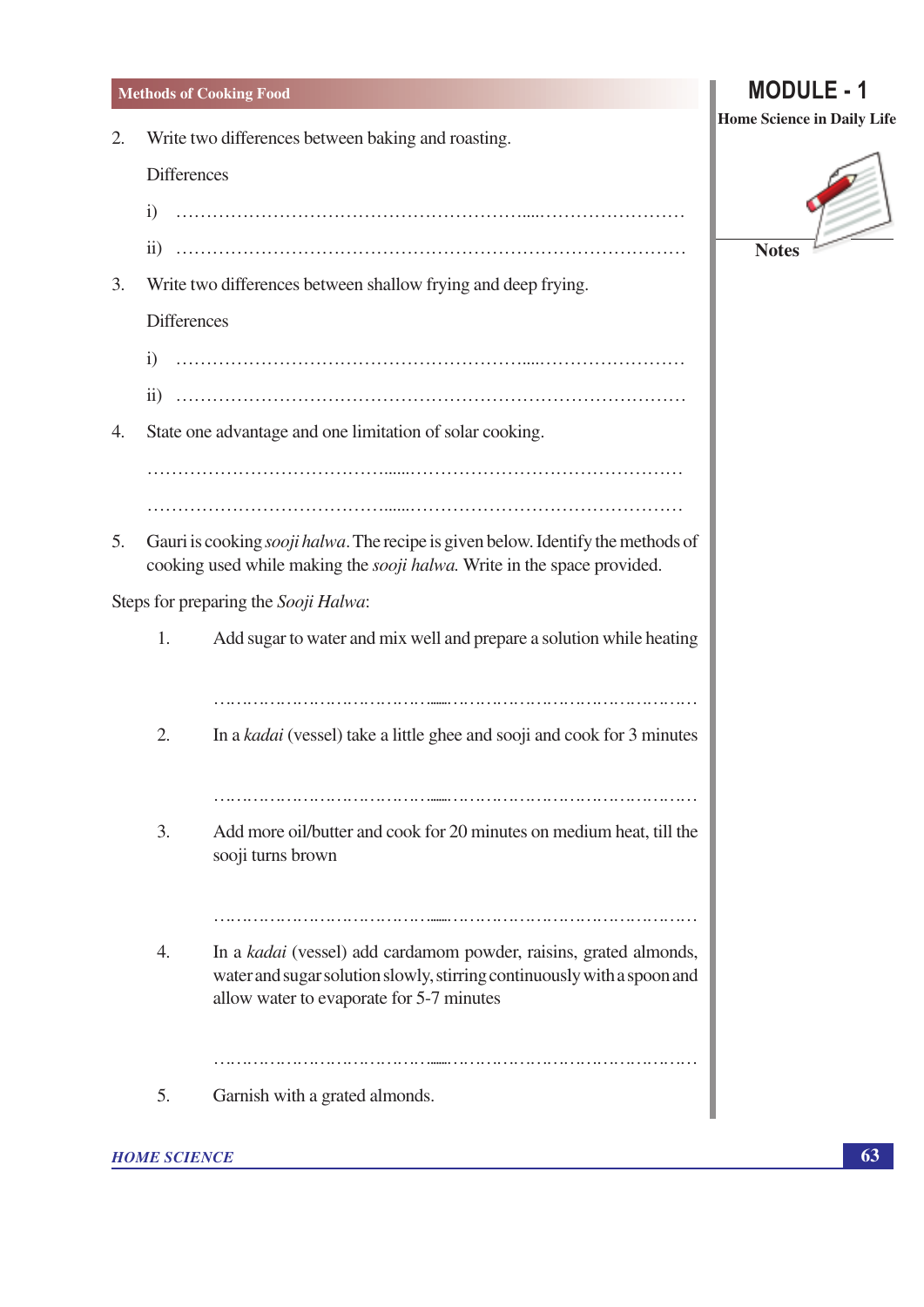Home Science in Daily Life



# 4.4 LOSSES OF NUTRIENTS DURING COOKING

Food can loose its nutritive value in the process of cooking. Correct methods of preparation and storage must be used to preserve nutrients. Let us understand how these losses occur

#### $(i)$ Vitamin A:

It gets oxidized when it reacts with oxygen present in the air and gets destroyed. Cooking at high temperature in an open pan results in food coming in contact with oxygen for a long period of time and this brings about a reduction in vitamin A content.

You have already learnt that Vitamin A is a fat soluble vitamin. It gets dissolved in fat when foods like spinach or fenugreek *(methi)* are deep fried. Temperature as high as 300°C is reached during deep frying which destroys vitamin A rapidly. While preparing carrot potato vegetable, cook in a covered pan in order to prevent the loss of vitamin A.

# (ii) Vitamin B Complex

It is a group of eight water soluble vitamins. They are generally found together in most foods and share certain properties in common. Vitamin B gets dissolved in water when these foods are washed, soaked or cooked in water. If this water is discarded, it results in the loss of Vitamin B.

Rice, pulses and some vegetables are the main sources of vitamin B complex in our diet and therefore care should be taken while washing, soaking and cooking these foods.

Another reason for the loss of Vitamin B complex from our food is the addition of cooking soda to the food during the process of cooking. Therefore use of soda while cooking food should be avoided.

Milk is a good source of Riboflavin also called Vitamin B It gets destroyed when milk is exposed to sunlight (due to ultraviolet rays). In order to preserve Vitamin B in food, exposure to sun light should be avoided.

# (iii) Vitamin C

It is another water soluble vitamin which is easily destroyed by heat and oxidation. When you cut vegetables and fruits rich in vitamin C and leave them exposed to air for a long time before cooking or eating it, some of the vitamin is lost. Vitamin C is also lost when you wash vegetables and fruits after cutting or if you cut them too fine.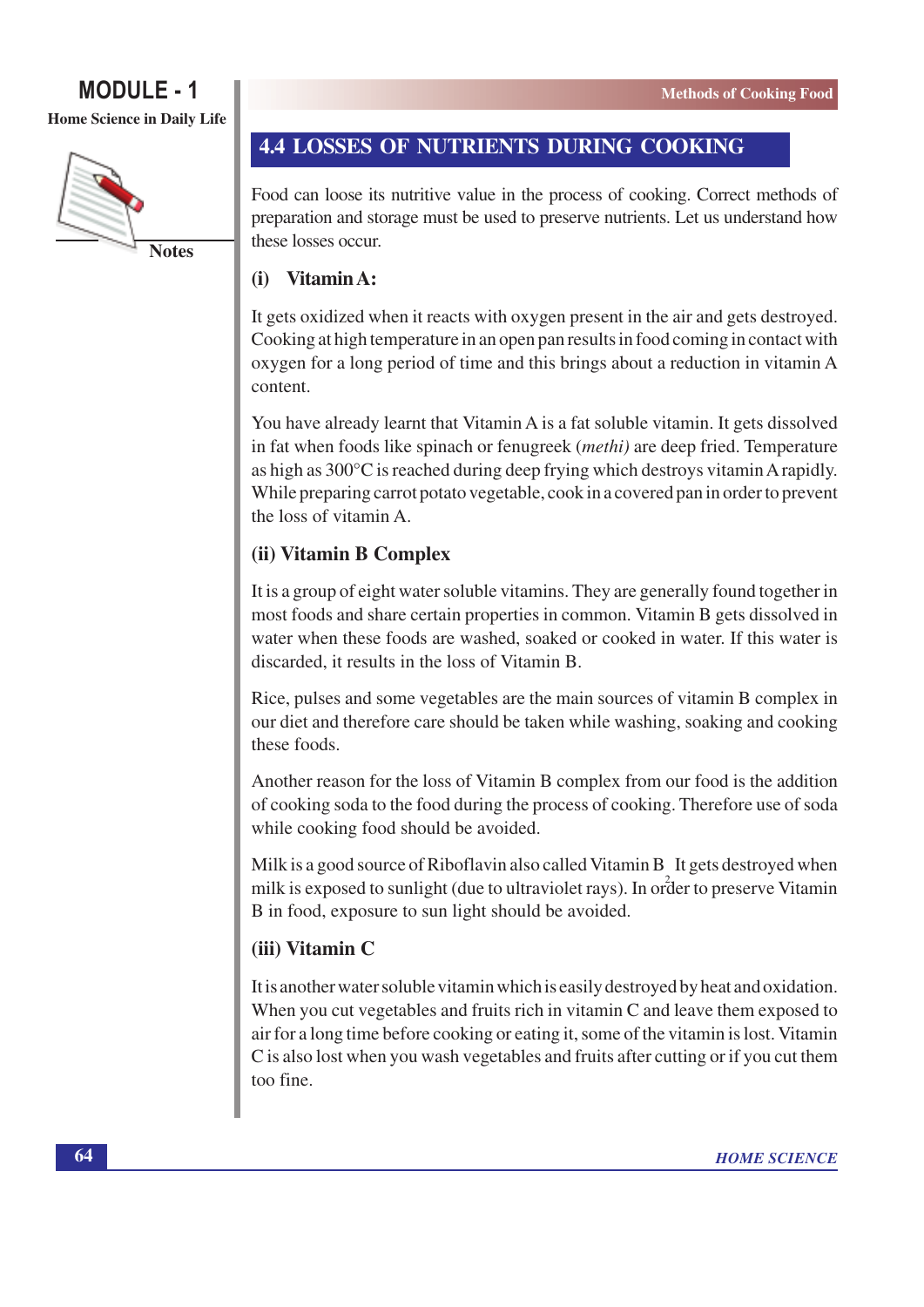When food rich in vitamin C are cooked for a long time or cooked with soda most of vitamin C is lost. This vitamin is also lost when the water in which the food is cooked is thrown away. Therefore, proper care during cutting, washing and cooking of vitamin C rich fruits and vegetables should be taken. Citrus fruits and vegetables (sour and juicy) have this vitamin in plenty and we can conserve it.

#### (iv) Proteins

Cooking results in softening of proteins in foods such as egg, fish and meat. All proteins present in the food items absorb water and get coagulated by heat. If the coagulated protein is further heated, it loses moisture and becomes dry and rubbery. It also becomes difficult to digest.

Addition of acidic ingredients like lemon juice, tomatoes, curd or tamarind juice increases cooking time and makes the protein tough and leathery. These substances

should be added towards the last stage of cooking.

When protein rich foods like milk are cooked with sugar for a long time (for example, while making kheer or rabdi) the sugar and protein react to form a brown coloured compound and the quality of protein deteriorates.



### (v) Oils and Fats

Oil and ghee are used for cooking and frying of foods. During frying the oil or ghee is heated to a high temperature i.e. 300°C. Repeated use of oil for frying is quite

a common practice but must be discouraged because when ghee or oil are heated for long periods of time over and over again, their quality becomes poor.

Remember: Repeated use of the same oil or ghee as a cooking medium should also be avoided. You should keep changing the cooking oil used in your kitchen. You may choose any of the oils like groundnut oil, vegetable oil, sunflower oil or soyabean oil. You have already learnt that once oil or ghee has been used for frying it should be allowed to cool and then sieved and stored in a covered container.



# **MODULE - 1**



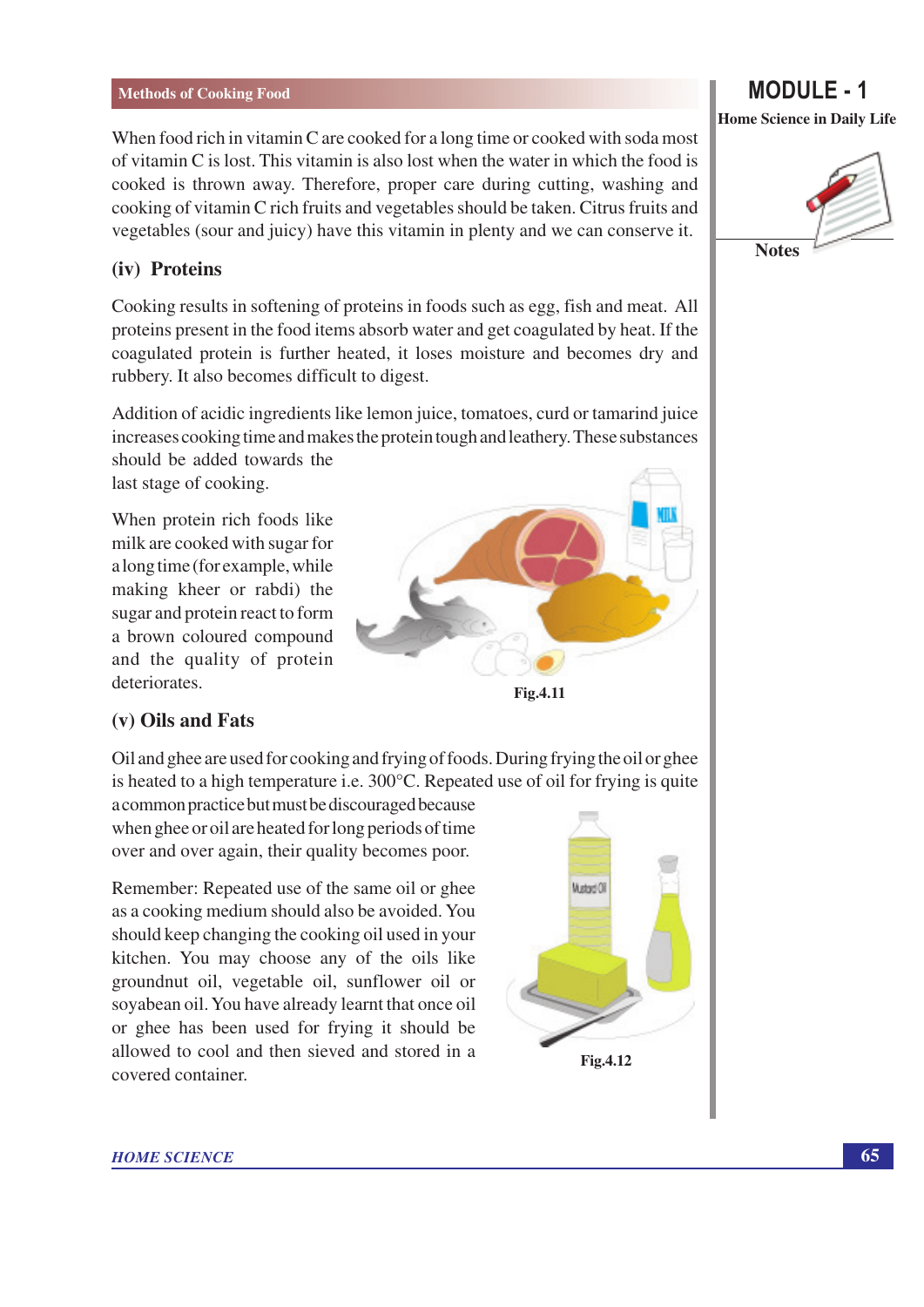Home Science in Daily Life



# (vi) Minerals

Minerals like sodium and potassium dissolve in water. Minerals get lost when food is first cut and then washed and the extra water in which they are boiled, is thrown away. Hence, we should not throw away water in which food has been cooked. While cooking, we should wash vegetables and fruits before cutting.

# **INTEXT QUESTIONS 4.3**

- Write true  $(T)$  or false  $(F)$  against each statement. 1.
	- Cooking soda has no harmful effect on nutrients present in food that is being  $(i)$  $\text{cooked.}$
	- (ii) Minerals are lost when the water in which the foods are cooked is thrown
	- (iii) Maximum loss of nutrients occurs when food is pressure-cooked.
	-
- $2.$ You are served the following - (i) boiled potato raita (ii) potato chips (iii) potato pakora (iv) roasted potato

Answer the following questions with reasons.

- (i) Which dish would have least nutrients?
- (ii) Which dish would be suitable for a nine months old baby?
- (iii) Which dish would take the least time to cook?

Note: There may be more than one answer for each question.

# **4.5 CONSERVATION OF NUTRIENTS**

Conservation of nutrients means saving nutrients during the process of preparation and cooking of food. We can conserve nutrients in food items by following some simple practices:

- Wash vegetables before cutting them so that minerals and vitamins are not 1. destroyed. Wash them only as much as necessary.
- Scrape the peels of vegetables as thin as possible because vitamins and minerals 2. are found just under the skin of the vegetables.
- 3. Cut vegetables into large pieces just before cooking. Small pieces mean greater loss of nutrients.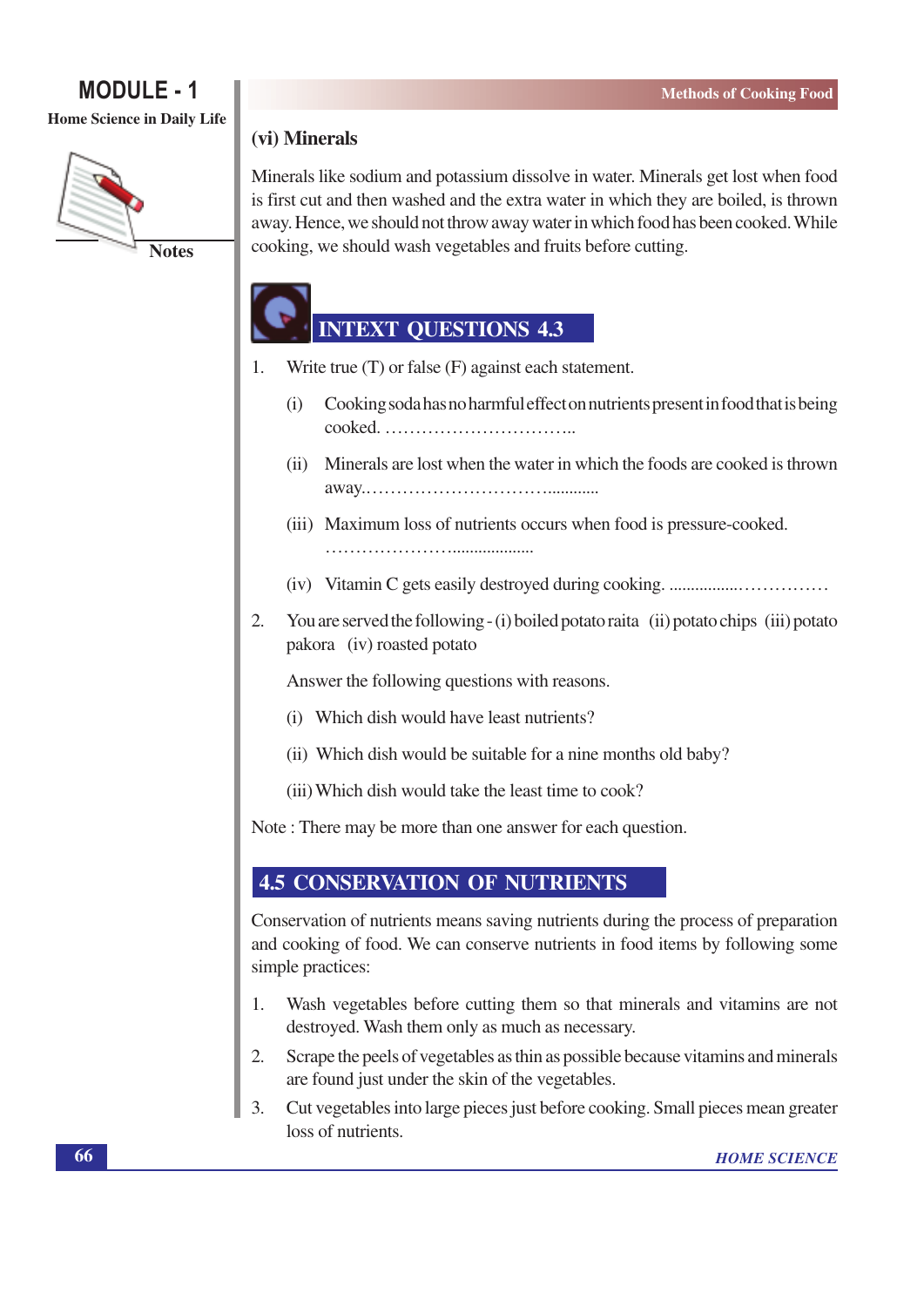- If vegetables are to be cooked in water, put them into boiling water.  $\overline{4}$ .
- $5<sub>1</sub>$ Use just enough water for cooking. Do not throw away the extra water. Use this extra water to cook some other food.
- 6. Do not use cooking soda while cooking.
- $7.$ Use of tamarind or lemon juice during cooking helps to conserve the vitamins.
- 8. Cook rice in just enough water which gets absorbed during cooking.
- Cook in a pan which has a well fitting lid. When you cook in an uncovered pan 9. most of the nutrients are lost.
- 10. Do not overcook the food as many nutrients will be destroyed.
- 11. In order to preserve nutrients, use a cooking method which cooks food the fastest.



Lesson 4 discusses the common nutritional problems affecting large number of people in India. The most common ones are anemia (caused due to iron deficiency), goitre (caused due to iodine deficiency) and night blindness (caused due to vitamin A deficiency). Fortification is the technique of adding specific nutrients to a food (called the carrier) in order to overcome the commonly seen deficiency disorders. One such example is **Iodised Salt.** The symbol of smiling sun helps you identify the iodized salt. Similarly there are other products that are fortified with specific nutrients. Visit a grocery shop or mall in your neighbourhood. Carefully read the nutrition labels on cooking oil containers, wheat flour and biscuit packets. Note the nutrients added to them. Do they carry a special symbol?

# **4.6 ENHANCING NUTRITIVE VALUE OF FOOD ITEMS**

You are now familiar with the different methods of cooking and ways that help us to conserve nutrients while cooking. It would be brilliant if we could increase the nutritive value of food items without increasing the cost. Can you suggest some ways of doing so?

The process of improving the nutrients in food items by special methods is called **Enrichment or enhancement of nutrients.** 

You must understand the purpose of enhancing the nutritive value of food. It helps to

- provide food which can meet the nutritional requirements of the body;
- provide opportunity for proper selection and preparation of food items;
- provide an opportunity for balanced food;

#### **HOME SCIENCE**

# **MODULE - 1**

**Home Science in Daily Life** 

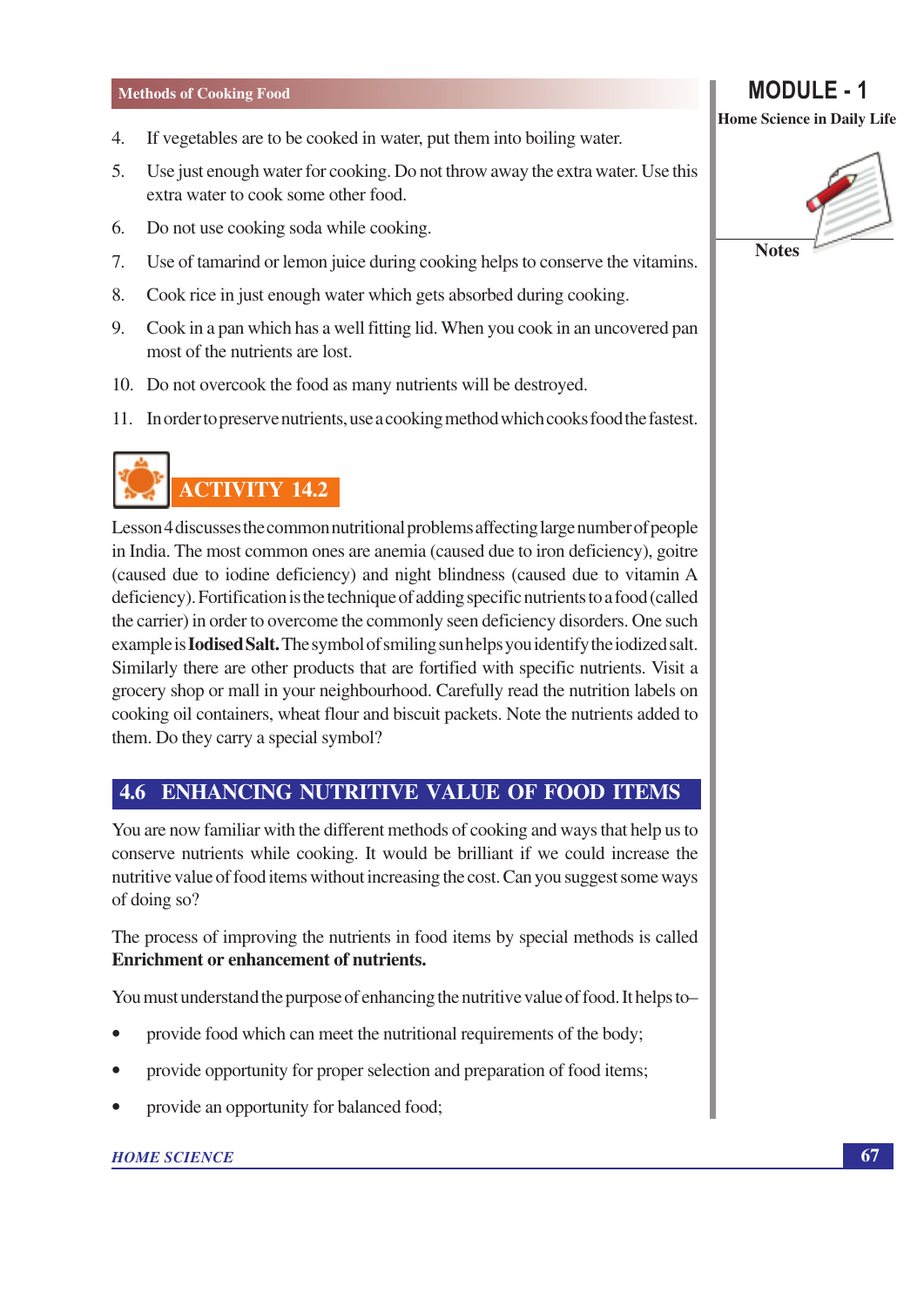Home Science in Daily Life



- improve the flavour and texture of the food;
- make available a variety in food;  $\bullet$ 
	- assist in planning the daily menu, keeping in mind the content of the nutrient in the food:
- $\bullet$ prevent deficiency diseases in the body; and
- develop good food habits.  $\blacksquare$

# 4.6.1. Methods of Food Enrichment

We can enrich the foods using the following simple methods:

Combination  $\ddot{1}$ 

 $\bullet$ 

- $\ddot{11}$ Fermentation
- iii) Germination

Let us learn more about these methods.

# (i) Combination

No single food provides us all the nutrients. Hence, we eat a variety of food. For example, we eat roti with vegetables and rice with dal. We include salad, curd, buttermilk chutney, pickle and papad, too, in our regular meals.

Combining foods from different food groups is the easiest way of eating all nutrients. Similarly we can also combine a number of food items in one dish and get all the nutrients from it. Khichadi, dhokla, missi roti are a few examples where we are combining ingredients from different food groups. Such a combination of food items improves the quality of nutrients. Do you know how this happens? Here are some examples.

You know that cereals lack certain amino acids. And these are present in pulses. When a pulse and rice are combined, the quality of proteins becomes as good as that of milk. Ideally cereals (rice, wheat, jowar, bajra and maize) should be combined with pulses, nuts and oil seeds like groundnuts, sesame seeds and milk products to get a good quality protein in our diet. Similarly vegetables like spinach, fenugreek and carrots are rich in vitamins and minerals. These when added to a meal can further enhance the nutritive value of food.

Advantages: The quality of a meal is improved without increasing the cost by combining two foods selected from same or different food groups. It is a simple technique that can be followed in every household.

### (ii) Fermentation

Fermentation is a process in which micro-organisms present in the food or added in the form of curd or yeast, change nutrients already present in the food, into simpler and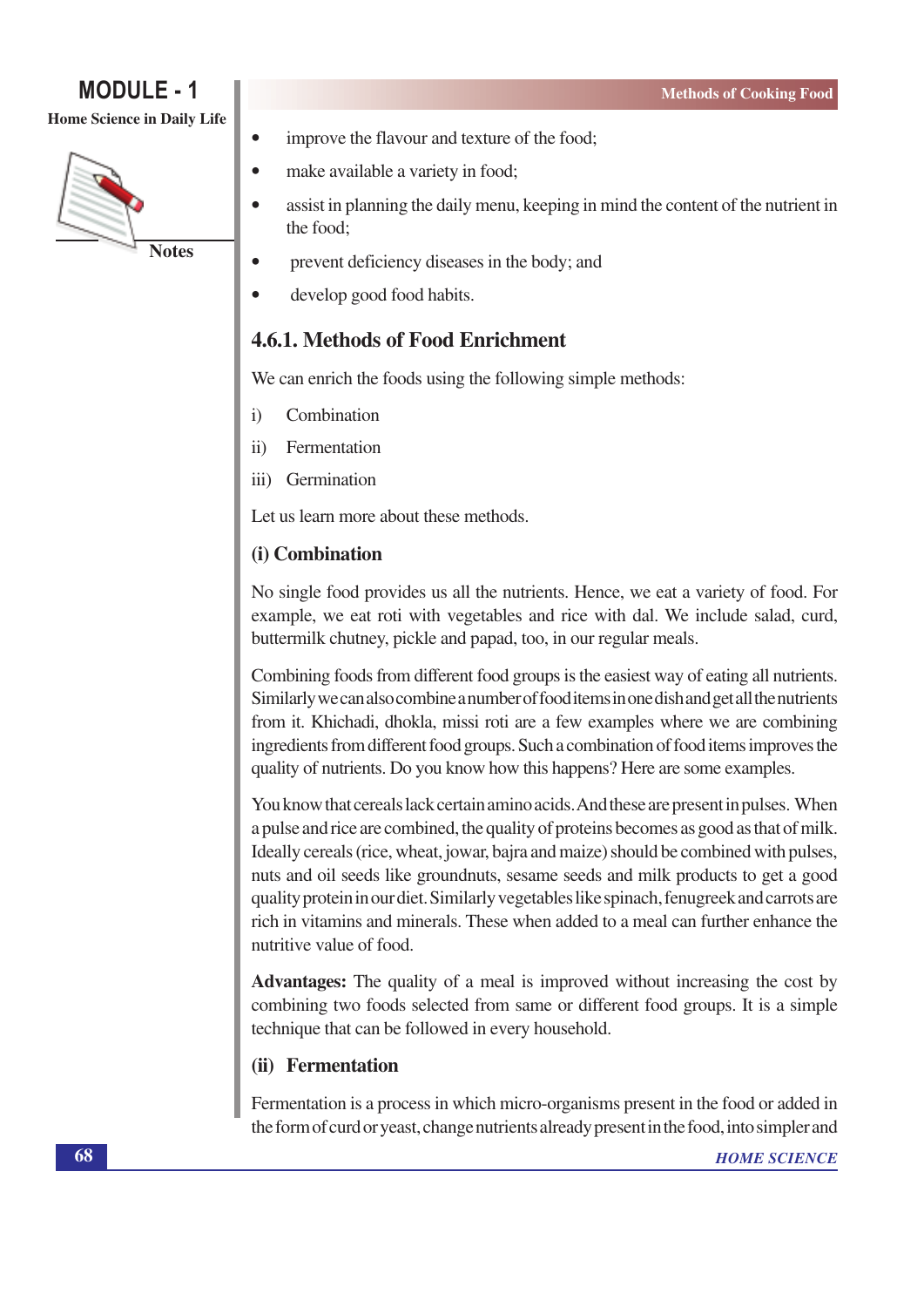better form. In this process some new nutrients like Vitamin C and B complex are also created.



Fig.4.13

Can you name some fermented foods? Yes, curd, bread, khaman, dhokla and idli are all examples of fermented food items.

Have you ever made bhaturas? These are made by mixing a little curd in maida (refined flour) which is kneaded into dough and kept covered for a few hours. During this time the dough rises. Do you know why? When you add curd to maida you introduce microorganisms which begin to grow at a very fast rate. They start a process called fermentation which makes the dough rise and become almost double in quantity.

Similarly, idli is prepared by auto fermentation where microorganisms present in rice and pulse cause fermentation and the batter rises. During fermentation the micro-organisms use up some of the nutrients present in the batter and change them into better quality nutrients. They also produce additional nutrients like vitamin B-complex and vitamin C which were not present in the food earlier. These are two examples of fermented food.

#### **Advantages**

- Fermentation improves the digestibility of food items. The micro-organisms a) which cause fermentation break the proteins and carbohydrates into smaller parts, which are easier to digest.
- $b)$ Fermented foods become spongy and soft and thus become, specially, useful for young children and elderly people.

### (iii) Germination

Take some whole 'moong' or 'channa' and soak it overnight in a sufficient quantity of water. What do you see the next day? Yes, they become big in size and soft to touch. Now drain the water thoroughly and tie or wrap the soaked grains in a wet cloth and keep for another 12 to 24 hours, you will notice that small white shoots have started growing from these grains. This process is called germination or sprouting.



**HOME SCIENCE** 

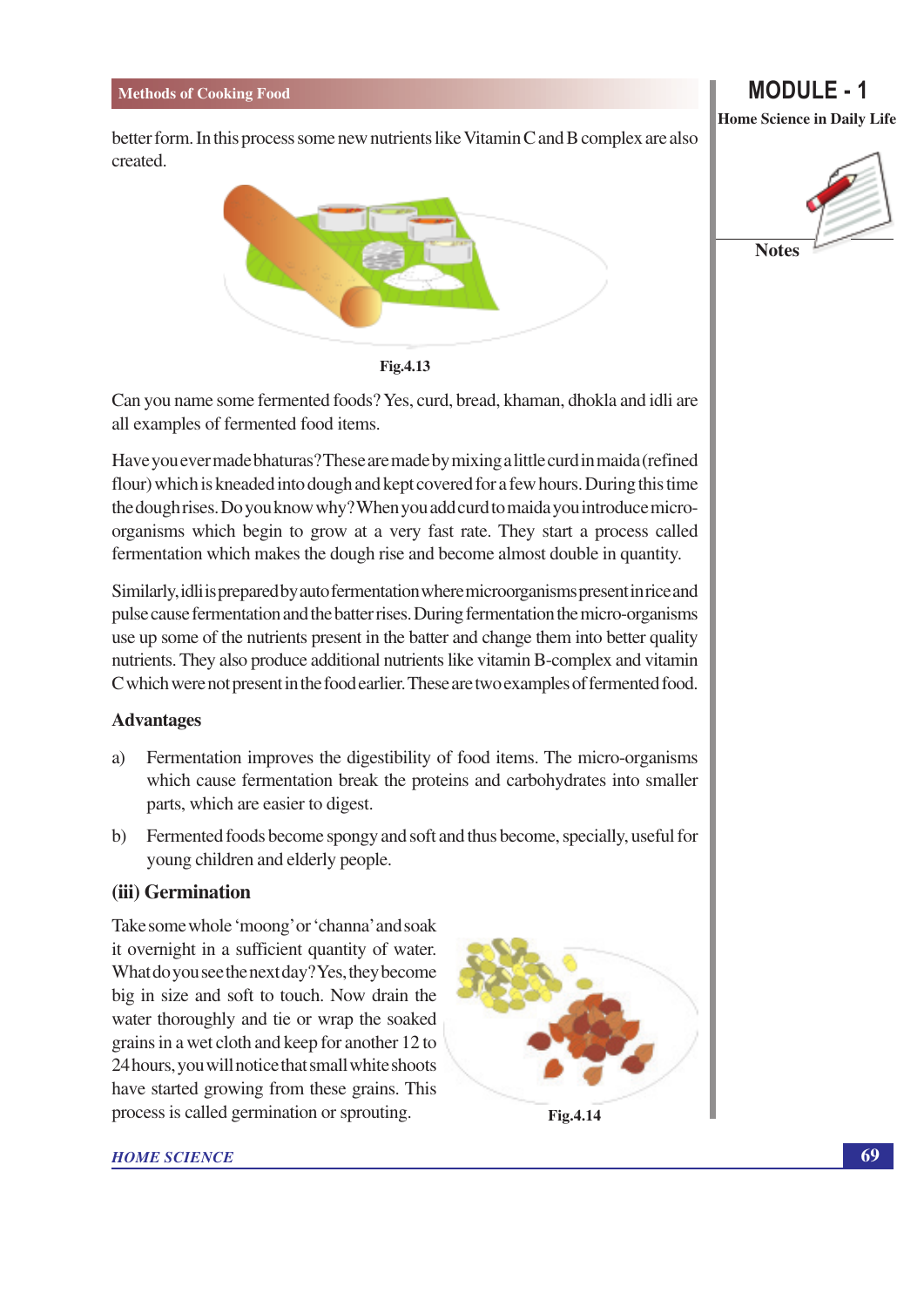# **MODULE - 1** Home Science in Daily Life



Grains like wheat, bajra and jawar can also be sprouted. These grains can then be dried in shade and roasted lightly on a heavy bottom pan. They can be grounded and used in preparing supplementary food items for young children and elderly people. Pulses like moong, peas and black grams are also sprouted first and then steamed and eaten after adding salt, chilli powder, lemon juice and chat masala.

The time and water which each grain or pulse or legume needs for soaking and sprouting is different. Normally 8-16 hours are needed for soaking and 12-24 hours for sprouting depending upon the season. The cloth in which the soaked grains is tied should be kept moist all the time.

# **Advantages**

- It increases digestibility of foods because some carbohydrates and proteins are  $\mathbf{i}$ broken down into smaller and easily digestible forms.
- $\mathbf{ii}$ It increases the nutritive value of food with no additional cost. You have already learnt how this happens.

# **INTEXT QUESTIONS 4.4**

Arrange the following steps of cooking in the right order by putting a sequential 1. order of 1, 2 ... against each step.

|           |                                                                                                   | Order               |
|-----------|---------------------------------------------------------------------------------------------------|---------------------|
|           | watch the time while cooking<br>a)                                                                |                     |
|           | wash the vegetables<br>b)                                                                         |                     |
|           | cook in covered pan<br>$\mathcal{C}$ )                                                            |                     |
|           | peel the vegetables thinly<br>d)                                                                  |                     |
|           | cut the vegetables into big pieces<br>e)                                                          |                     |
| 2.        | Write three ways of preventing nutrient loss while cooking green vegetables.                      |                     |
|           |                                                                                                   |                     |
|           |                                                                                                   |                     |
|           |                                                                                                   |                     |
| <b>3.</b> | <b>Fill in the blanks</b>                                                                         |                     |
|           | Combination of food items is important since no food supplies<br>$\overline{1}$<br>the nutrients. |                     |
|           | $\overline{11}$                                                                                   |                     |
|           |                                                                                                   |                     |
|           |                                                                                                   | <b>HOME SCIENCE</b> |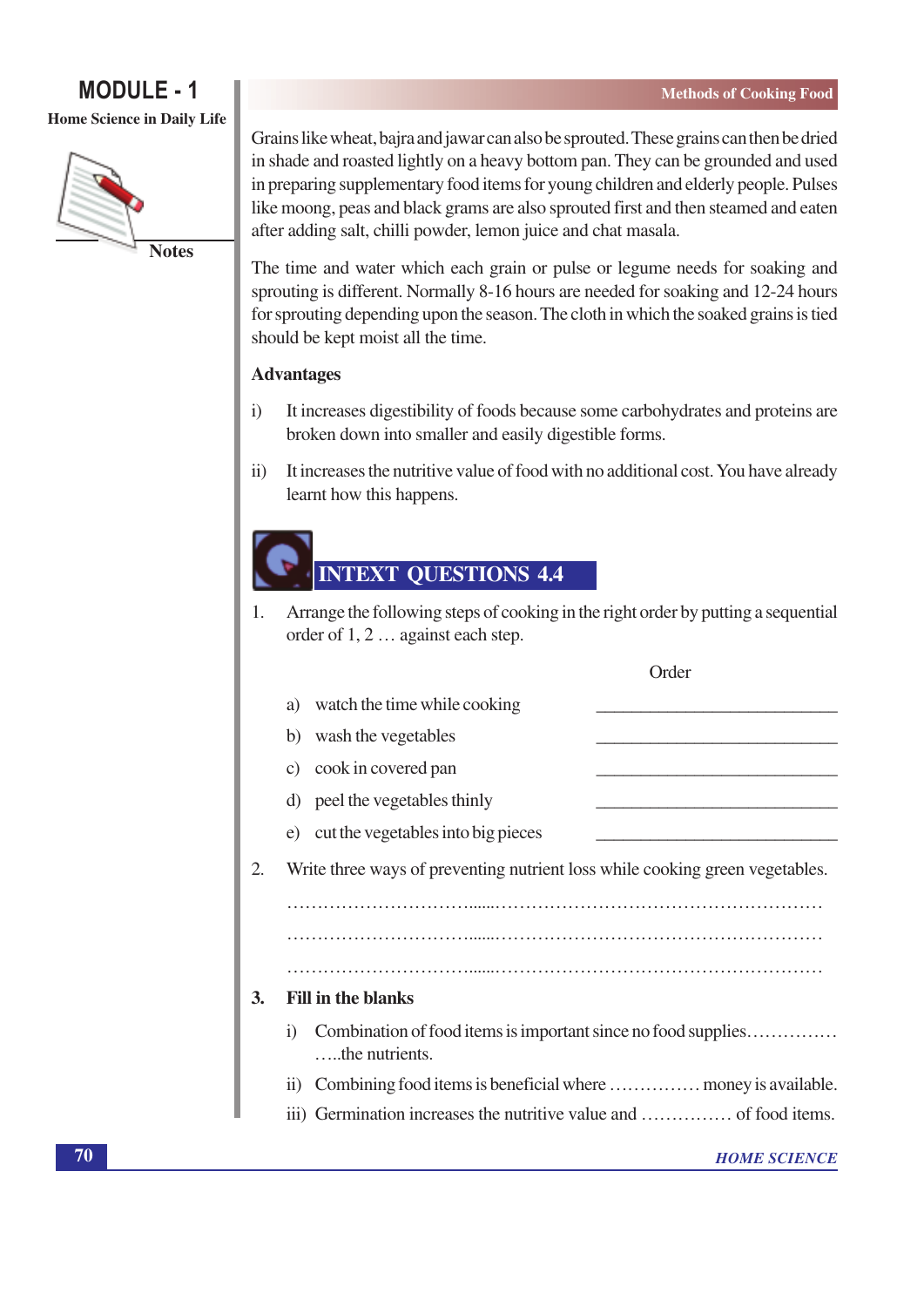In Column I are listed three ways of enhancing the nutritive value of food items 4. and the Column II contains the reasons for this improved quality. Match the method with appropriate reason.

| <b>Column I</b>             | <b>Column II</b>                                                               | <b>Reasons</b> |
|-----------------------------|--------------------------------------------------------------------------------|----------------|
| Combining<br>a)             | increases vitamin content<br>$\bf{1)}$<br>due to activity of<br>microorganisms |                |
| Fermenting<br>b)            | ii) increases the vitamins                                                     |                |
| Germinating<br>$\mathbf{C}$ | iii) improves quality due to<br>different items eaten<br>together              |                |
|                             | iv) increases the acidity<br>of food                                           |                |

 $5.$ You made arhar dal and rice for the lunch. You can also cook the same dal by mixing moong and spinach in it. Which meal is now more nutritious and why? Will this change be acceptable to your family? If not then what will you do?

Your family loves to eat 'aalu tikki' (potato cutlets) which are deep fried. If you made this snack using shallow frying and served them with channa and chutney. Will the change be acceptable?

# **TERMINAL QUESTIONS**

- $1.$ List five advantages of cooking food?
- $2.$ Name two methods of cooking food for the following:
	- i. Long cooking time

a.

 $<sub>b</sub>$ </sub>

ii. Short cooking time

 $\alpha$ .

 $<sub>b</sub>$ </sub>

- $3.$ Dolma prepared cabbage salad for herself, whereas Mohan cooked cabbage for his meal. Who got more vitamin C from the cabbage?
- Saraswati is cooking spinach in her kitchen. She chopped the spinach finely, 4. washed it thoroughly and shallow fried it in an open pan. Do you think she cooked it the right way? Give reasons for your answer

#### **HOME SCIENCE**

**MODULE - 1 Home Science in Daily Life** 

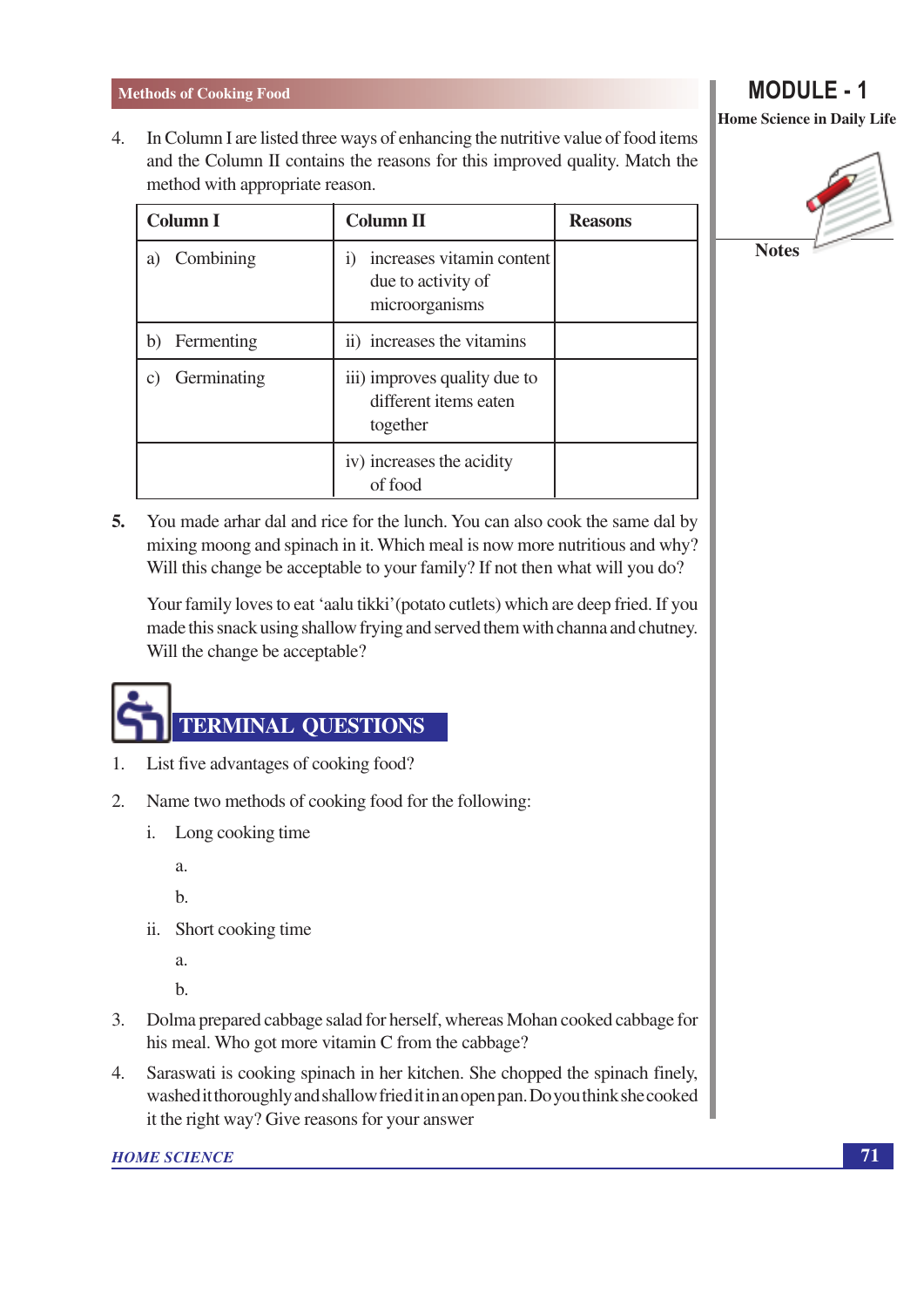#### Home Science in Daily Life



- 5. How do the following improve the nutritive value of foods?
	- Fermentation  $\alpha$ .
	- b. Germination
- $\overline{5}$ . Match the food items given in column I with the method used in cooking it from the column II.

# **Column I**

**Cooked food** 

- (i) Dhokla
- (ii) Dal
- (iii) Puri
- (iv) Parantha

# **Column II**

### **Method of Cooking**

- (a) Simmering
- (b) Deep-frying
- (c) Shallow frying
- (d) Steaming
- (e) Boiling

# **ANSWERS TO INTEXT QUESTIONS**

### $4.1$

Refer text 1.

 $2.$  $(i)$  c  $(ii)$  a  $(iii) b$  $(iv)$  a

### $4.2.$

i. baking ii. solar cooking iii. roasting iv. baking  $1<sub>1</sub>$ v. grilling vi. baking vii. frying viii. microwave cooking ix. dry heat.

#### $\mathcal{D}_{\alpha}$ **Baking Roasting** (i) Food is placed inside a closed (i) Food is put directly on the hot box called oven. tava, hot sand or hot fire. (ii) It is used for making bread (ii) It is used for roasting channas, biscuits, cakes, etc. brinjal, maize etc.  $\overline{3}$ . **Shallow frying** Deep frying little oil is smeared on the food. (i) food should fully dip in ghee/oil  $(i)$ (ii) Tava or frying pan is used for (ii) Karahi is used for frying

frying